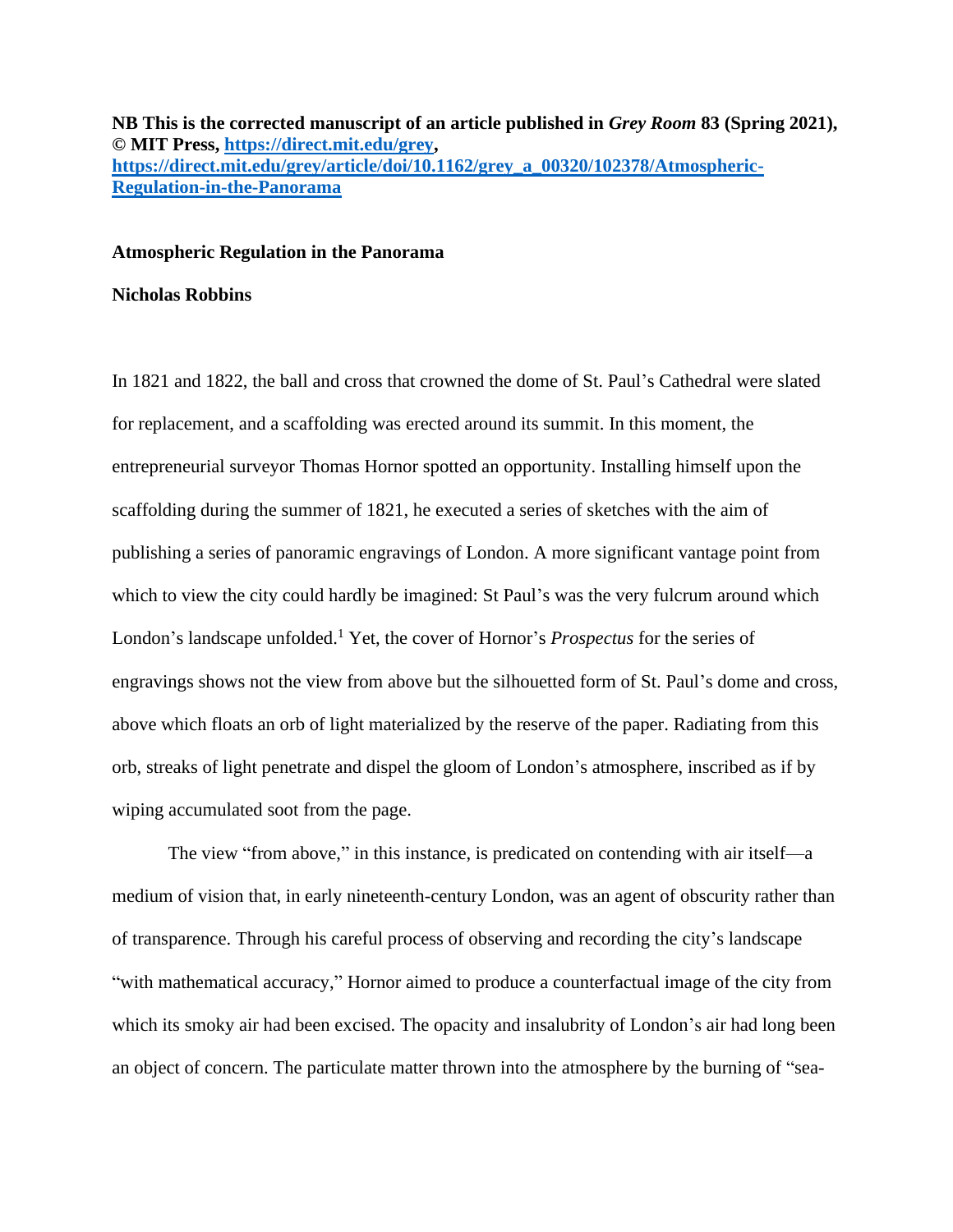coale" had driven the writer and experimentalist John Evelyn to publish his *Fumifugium* (1661), in which he proposed various means for "Meliorating and refining the *Aer* of *London*," including moving fuel-intensive manufactures out of the city and planting gardens to dissipate the smell.<sup>2</sup> The problems Evelyn articulated had only intensified in the intervening century and a half. The early decades of the nineteenth century saw an explosive growth in London's population, from one million in 1800 to almost two million by 1830, growth accompanied by a steep rise in domestic and industrial fires. <sup>3</sup> From 1819 to 1821, the House of Commons took up its first (ineffective) efforts at crafting legislation that might regulate and reduce the amount of smoke choking Britain's urban and rural landscapes. <sup>4</sup> Manufacturers and inventors contributed designs for smoke-consuming chimneys, such as one that aimed to reduce emissions by metrically delineated "degrees of smoke."<sup>5</sup>

Hornor's iterative project of recording London's landscape from above should be seen in this context. Although he abandoned his planned set of prints, Hornor used his sketches as the basis for a vast panoramic painting installed in the purpose-built Colosseum on Regent's Park. This panorama took its place within the cascading "panoramania" set off by Robert Barker's opening of the first purpose-built panorama in London in 1793. <sup>6</sup> The panoramic structure, which fuses the painted image with the space surrounding it, is designed to produce and contain a controlled, circumambient aerial medium of vision. 7 In Hornor's panorama of London, this material manipulation of air as a perceptual medium in the panoramic apparatus was joined with his visual production of a counterfactual, smokeless city.

The panorama is familiarly posited as one of the techniques of nineteenth-century disciplinary culture and imperial visuality.<sup>8</sup> This article suggests that, in Hornor's case, the regulation of atmosphere was central to the function of such discipline—one exerted not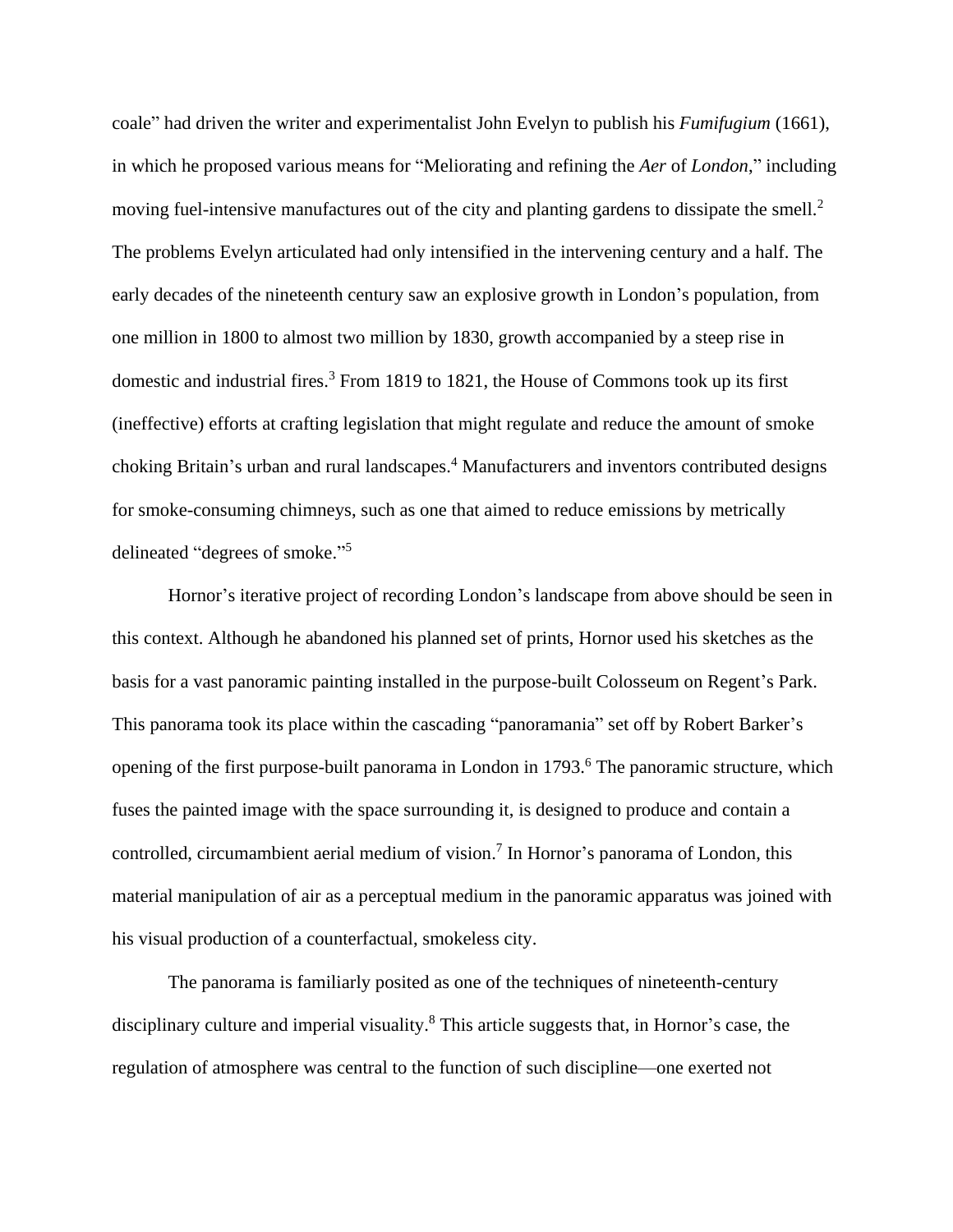necessarily upon the bodies of visitors but upon the vaporous matter of the city itself.<sup>9</sup> Hornor's panorama thus joins a longer genealogy of architectural modes of regulation developed to impose order on what Michael Osman calls the "errors and deviations endemic to a society invested in growth." <sup>10</sup> The modes of financial speculation that had shaped London's cacophonous built environment—the intense growth of its population and aerial obscurity—are central to the story. But Hornor's work of atmospheric regulation had begun in his prior career as a private surveyor and producer of aerial views of rural estates. The visual techniques upon which his panoramic apparatus builds stem not from the visuality of the military or the imperial state but from real estate speculation and the links it forged between rural sites of agriculture and industry and the rapidly expanding city. The coal dug from the ground around these estates would, in time, be transformed into the matter crowding London's air. Hornor transferred this privatized, speculative vision of landscape to the top of St. Paul's, a vision that took place within a broader "commodification" of the visual experience of London in a period of rapid growth, as Dana Arnold has shown.<sup>11</sup> The Colosseum's panorama offered a vision of transparency that served the interests of property owners and the version of order that they aimed to impose upon the landscape—one most spectacularly evident in the development of the Regent's Park of which the Colosseum was one part. Yet, the regulated atmosphere of Hornor's panorama could control neither the interpretations of the city's landscape that its transparency elicited nor the behavior of the visitors who ascended its vertical viewing platform.

#### **Placed as It Were in the Air**

As with the panoramic image in general, Hornor's project had a foundation in the work of surveying. In 1808, he had been commissioned to produce a survey of the parish of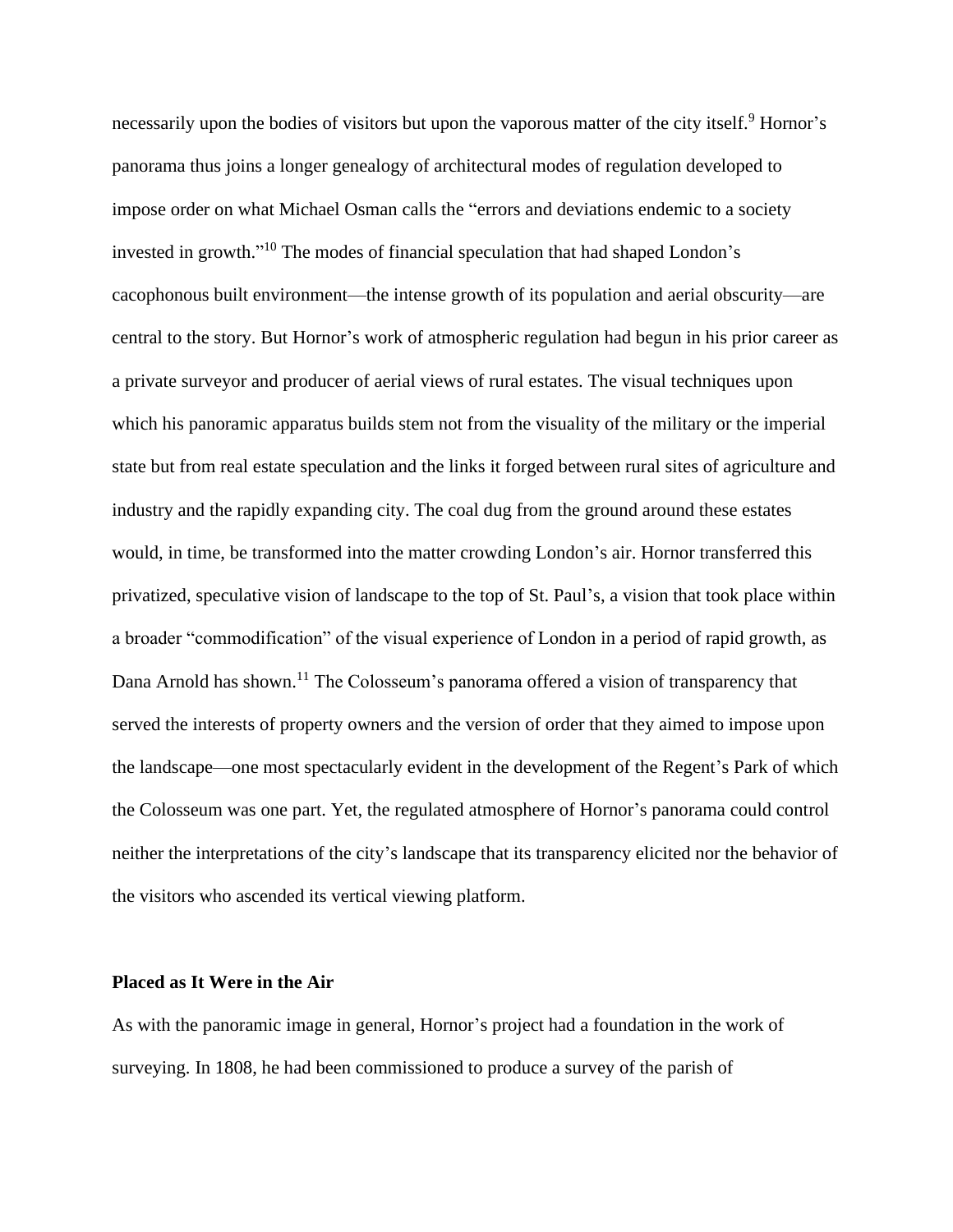Clerkenwell.<sup>12</sup> He quickly shifted to work on lucrative estate mapping, especially for properties owned by wealthy London businessmen. The large expansion of opportunities for private surveyors came on the heels of the Parliamentary enclosures.<sup>13</sup> Particularly in the period after 1750, these acts intensified the ongoing conversion of rural common lands into commodified tracts, terrains whose productivity was managed by the related conversion of agricultural work into wage labor. As a long tradition of art-historical scholarship has established, enclosure shaped the development of landscape painting in Britain, which simultaneously represented the interests of the property owner while suppressing the increasingly regulated, even industrialized nature of the agricultural landscape.<sup>14</sup> If landscape painting thus aimed to perpetuate the myth of the "organic" community of rural landscapes from a land-bound perspective, the lofty eye of the survey (and its more privatized, instrumental functions) was shaped more baldly by the quantifying exigencies of property and capital.<sup>15</sup>

Hornor's self-proclaimed innovation, announced in his 1813 *Improved Method of Delineating Estates*, was to leaven the survey's graphic language of triangulated space and diagrammatic legibility by integrating it with what he called the "pictural" characteristics of landscape. The term he coined for his surveys, "panoramic chorometry," combines the aerial nature of panoramic vision, the bounded and proprietary territorial imagination of chorography, and the mensurational imperative of surveying.<sup>16</sup> As such, his surveys aimed to compress terrestrial organicism and aerial quantification into one view.<sup>17</sup> The "beholder" of the lavish surveys, such as that of the estate of Rheola in South Wales, is "placed as it were in the air," able to see what would otherwise be hidden by the landscape's "irregularity."<sup>18</sup> Yet this aerial position did not simply represent possession: the intervening atmosphere between this aerial "beholder" and the landscape could be manipulated to increase the attractiveness of the view.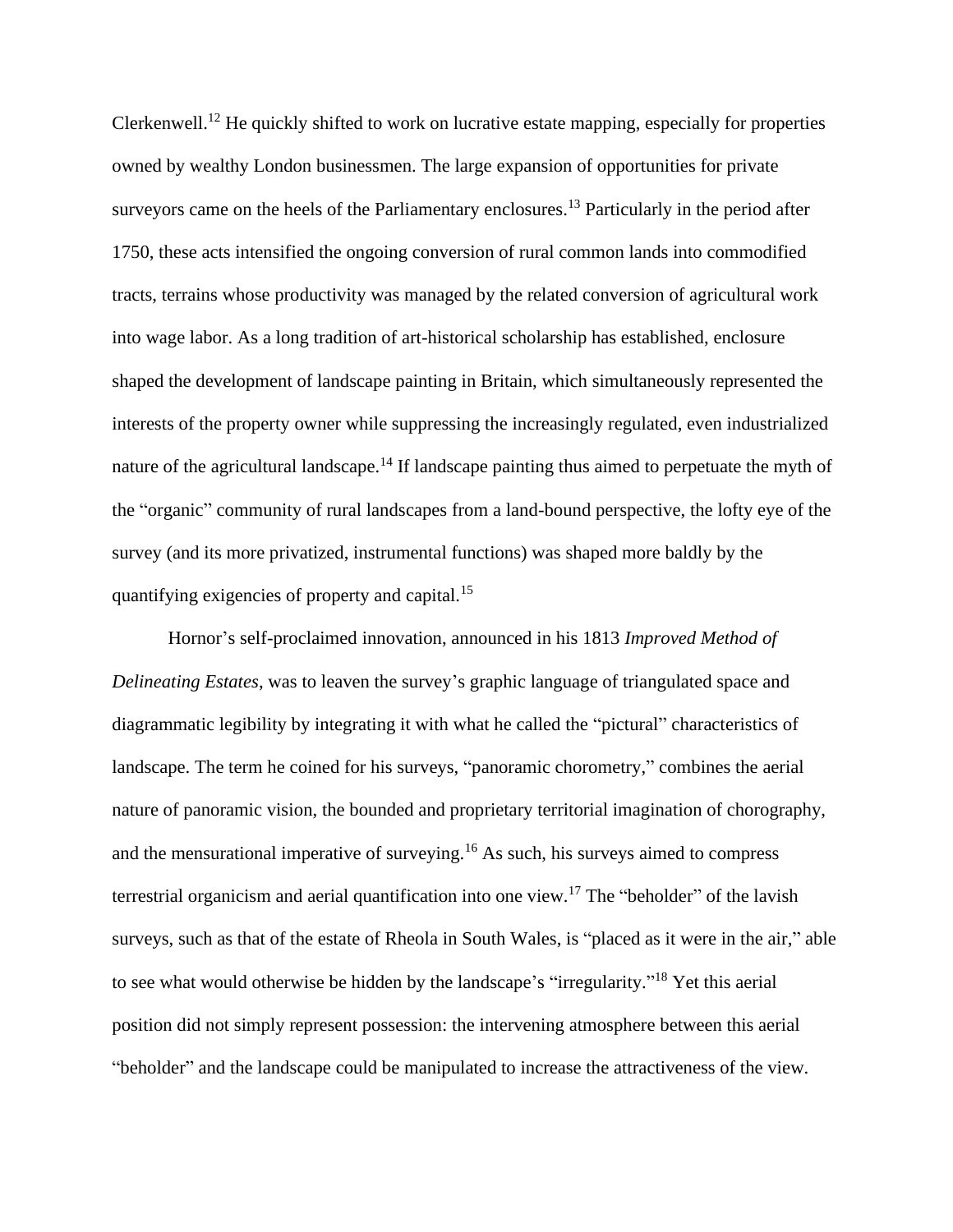The shadows cast by clouds, for example, could be represented such that the "interadjacent tracts" that separated parcels of land owned by the survey's patron could be "either thrown into obscurity or totally concealed" by means of selective chiaroscuro.<sup>19</sup>

Thus the aerial position of Hornor's surveys was both inclusive and exclusive. Such exclusion of parts of the landscape that did not contribute to the representation of the property's value—further dividing continuous terrain into enclosed parcels—was effected by a kind of vertically oriented atmospheric perspective. Leonardo da Vinci's *Treatise on Painting*, newly translated into English in 1802, provided the foundational account of atmospheric perspective, describing how the "great quantity of air" intervening between objects and the spectator's eye "tinges objects" with color, transforming their appearance and relative prominence.<sup>20</sup> The blued, obscuring effect of air, translated into paint, served to ratify the spatial distances contained within a view—arranging the elements of a landscape into an ordered recession controlled by what artist T.H. Fielding termed in 1829 the "superior regulations of aerial perspective."<sup>21</sup> In Hornor's vertically oriented variant, atmosphere could thus be reorganized to obscure elements of the landscape viewed from above in order to increase the perceived value of the property.<sup>22</sup> The appealing views that resulted, which emphasized the extent of the land while minimizing its defects or noncontiguity, would, Hornor claimed, be "obviously serviceable in the transfer of landed property."<sup>23</sup> Here the survey is both a means of possession and of transaction, a medium of accumulating wealth through its imagined conveyance—given that his surveys could be used to "attract purchasers by placing the whole property in the most favourable point of view."<sup>24</sup>

The terrains Hornor surveyed are of equal interest to his techniques. The Rheola estate represented in Hornor's survey, for example, had been inherited by the London-based solicitor and speculator John Edwards Vaughan.<sup>25</sup> Edwards Vaughan then hired architect John Nash to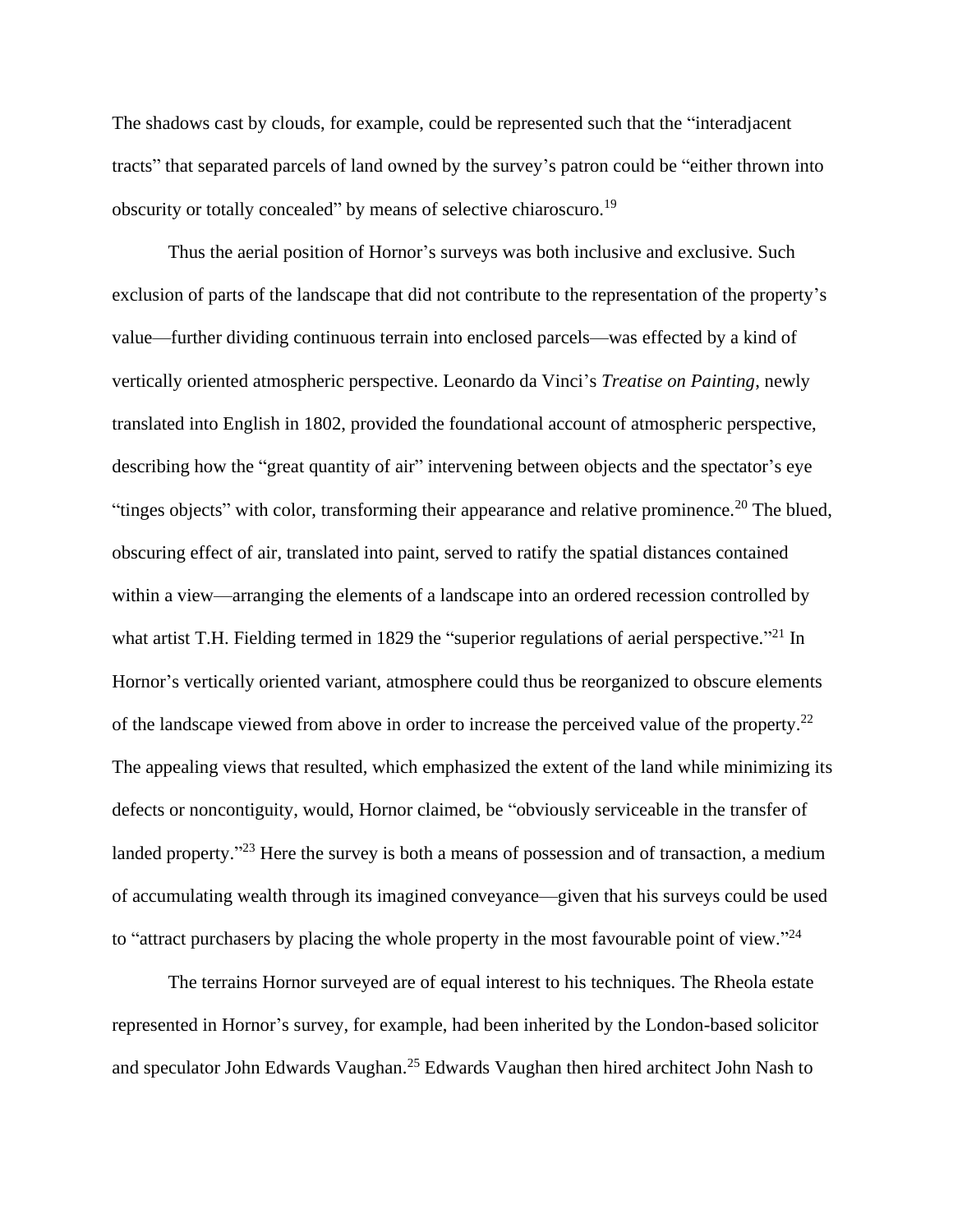redesign the Rheola residence. This choice was not arbitrary. Nash was Edwards Vaughan's cousin, and they would continue to have a close association—Edwards Vaughan, for one, was an investor in and solicitor for Nash's Regent's Canal Company.<sup>26</sup> His relationship with Nash, according to one biographer, "confirmed the widespread prejudice against [Vaughan Edwards] as a speculator and adventurer."<sup>27</sup> Edwards Vaughan's business interests linked the rural landscape of Rheola with the spaces of rapidly expanding London. One key aspect of the rural landscape's commodification in this period was the expansion of mineral extraction and the increasing industrialization of South Wales, as attested in Hornor's dramatic watercolor of one of the ironworks in Merthyr Tydfil powered by local coal.<sup>28</sup> The Rheola estates and surrounding areas in the Neath and Rhondda Valleys contained enormous coal deposits, newly accessible by canals and turnpikes, and eventually by railroad.<sup>29</sup> Coal mining thus turned South Wales into a repository for an energy source that had transformed London's air, just as the blaring light from ironworks cuts dramatic lines through the smoky night air of Hornor's watercolor.<sup>30</sup> Hornor's later ventures in London would develop out of this network of patrons and the nexus of enclosure, speculation, and extraction.

### **A Misty Medium**

This speculative vision—and its atmospheric calibrations—shaped Hornor's work on his planned set of views of London. Turning over the cover of the *Prospectus*, with its streaky, illuminated haze, we are met with a frontispiece that brings Hornor's aerial position into sharper view. At the top of the engraving is the summit of St. Paul's dome and its scaffolding, floating like a balloon above a more conventional prospect of London seen from across the Thames.<sup>31</sup> In the lower segment of the image, one that conditions another shift of perspective, we see Hornor's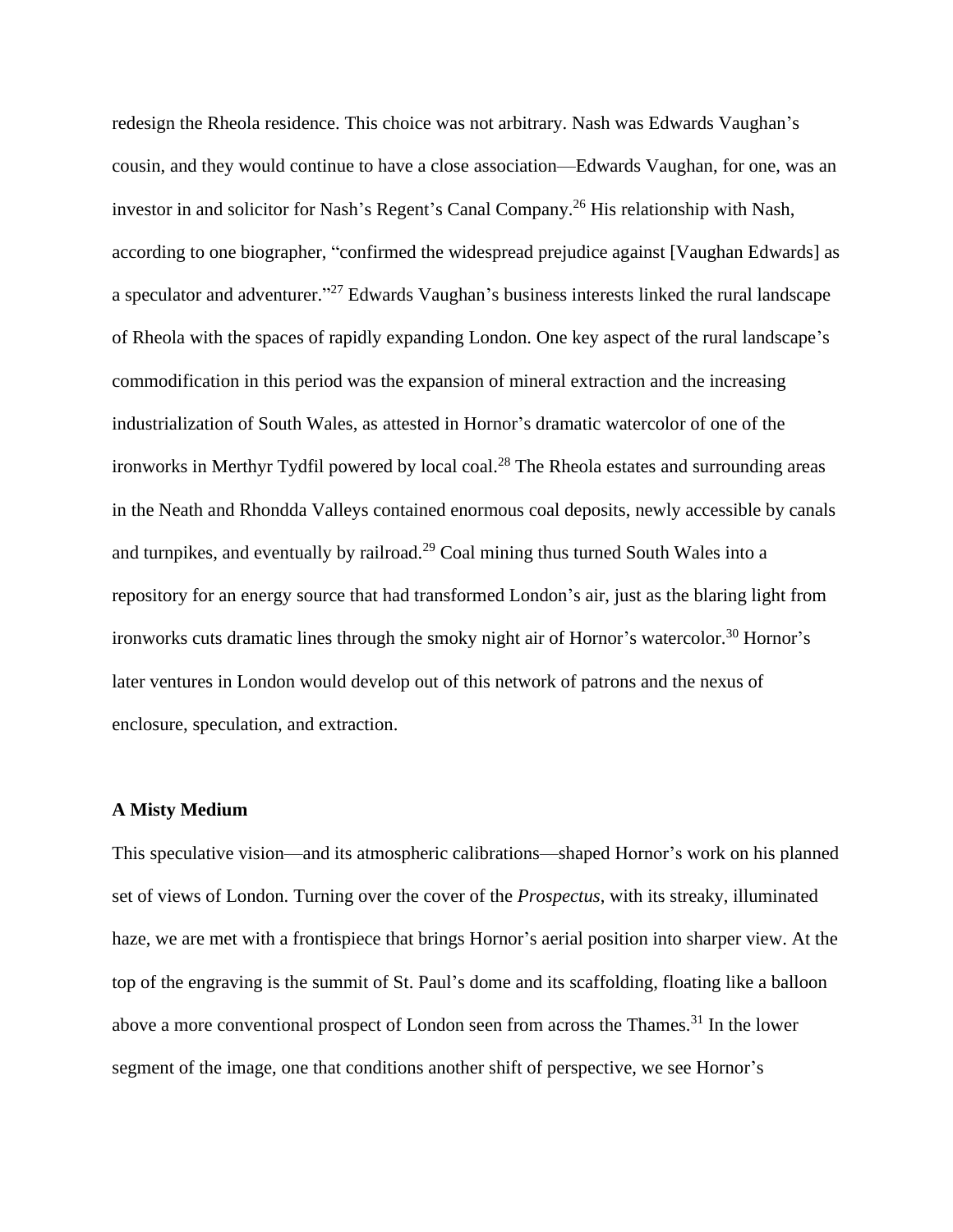observatory on St. Paul's, viewed from above. The inclusion of this small, rickety perch ratifies and authenticates the position of Hornor's observation, even as it simultaneously dislocates it within the image's fragmented scalar shifts.<sup>32</sup>

The multiplicity of viewpoints indicated in the frontispiece diagrams the multiplied and reversible gaze that structured Hornor's process of observing London over the course of the summer of 1821. The bulk of his *Prospectus* is concerned with descriptions of the four proposed views, in which he imagines various visual trajectories through the city, narrating and giving order to London's rapid expansion in the prior decades from this elevated viewpoint. Yet Hornor's imagined aerial view was structured by a reciprocal set of gazes. The "object of the Artist," he writes, is not necessarily to depict the view from St. Paul's but instead to show every place in London and its environs "from which the ball and cross of St. Paul's are visible."<sup>33</sup> This description thus sutures two axes of vision: Hornor's own view, perched atop the cathedral's dome, but also the returning view toward the summit, an earth-bound perspective linked to Hornor's practices as a surveyor.<sup>34</sup> Hornor identified this returning gaze with London's property owners. He prepared a notice to "Possessors of Property" in London "from which the Cross of St. Paul's can be seen" to send him a description of their property—whether warehouse or villa—so that he could best describe the "interest or beauty, whether of artistic, commercial, or rural character, identified by the owner" in his finished engravings.<sup>35</sup> Hornor's prints were thus intended to deliver a view of the city as an orderly whole that nevertheless integrated what John Barrell describes as the "private appetites and interests of particular men"—a self-interested viewer who was considered, in period aesthetic thought, to be incapable of apprehending a wider, unifying "prospect."<sup>36</sup>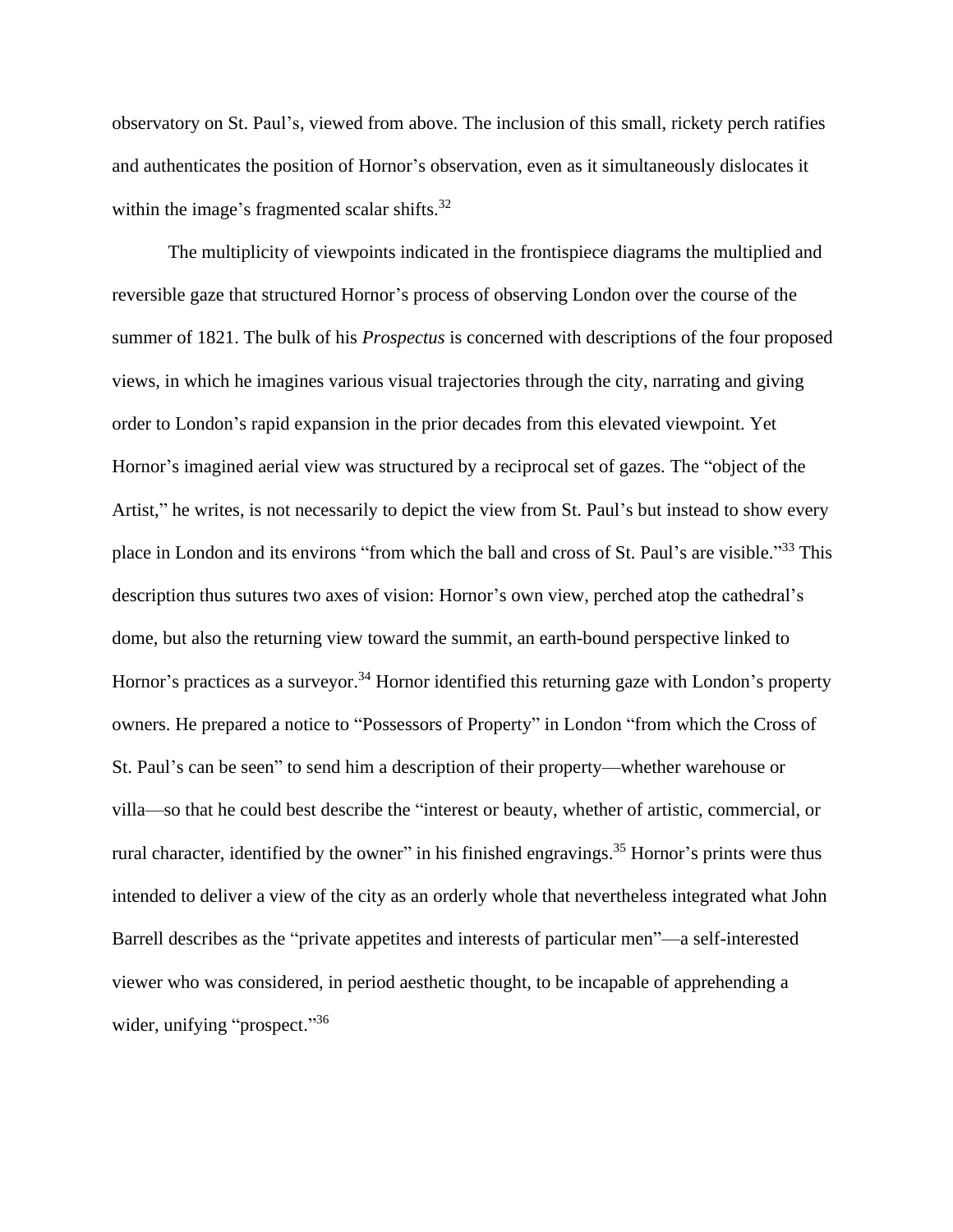The array of images in his *Prospectus* showing Hornor's observational apparatus—such as one that labels each part of the structure as if it were a scientific instrument—amplified the extended, highly regulated nature of the labor Hornor expended on his proposed prints.<sup>37</sup> The summer in his observatory was defined by Hornor's attempts to work against the contingency and obscurity of London's atmosphere. As he describes in the *Prospectus*, he made daily visits to his St. Paul's observatory in the very early morning so that he might begin his work of sketching "before the smoke began to ascend." Yet he is quick to note, "at no one time is it possible, however clear the atmosphere, to command, from the situation alluded to a distinct view of the entire circle of the metropolis." This impossibility of a simultaneous, circumambient view from the dome was the impetus for the project. In his engravings, he imagined that, finally, the entirety of London might be seen together, "at the most favourable moment." This regulatory vision of urban order required the management of London's atmosphere. Only then would they then form "collectively a whole, freed from all those disadvantages of smoke or shade by which the real scene is ever greatly obscured."<sup>38</sup>

Even having evaded the obscuring agency of smoke, Hornor had also to contend with the fundamental variability of the weather itself. "In weather partially cloudy portions of the scene would be in bright sunshine and others in total obscurity, producing an incessant alternation of light and shade." His solution to this problem of shifting illumination was to proceed by fragments or "component parts." By sketching small portions of the city while viewing them through a graphic telescope, which framed and magnified the view, Hornor could take advantage of any areas of "clear light" while they lasted and make an "immediate transition . . . from one sketch to the another" as the weather shifted.<sup>39</sup> The entire structure of the observatory reportedly rotated so Hornor might turn his gaze upon whichever section of the city was currently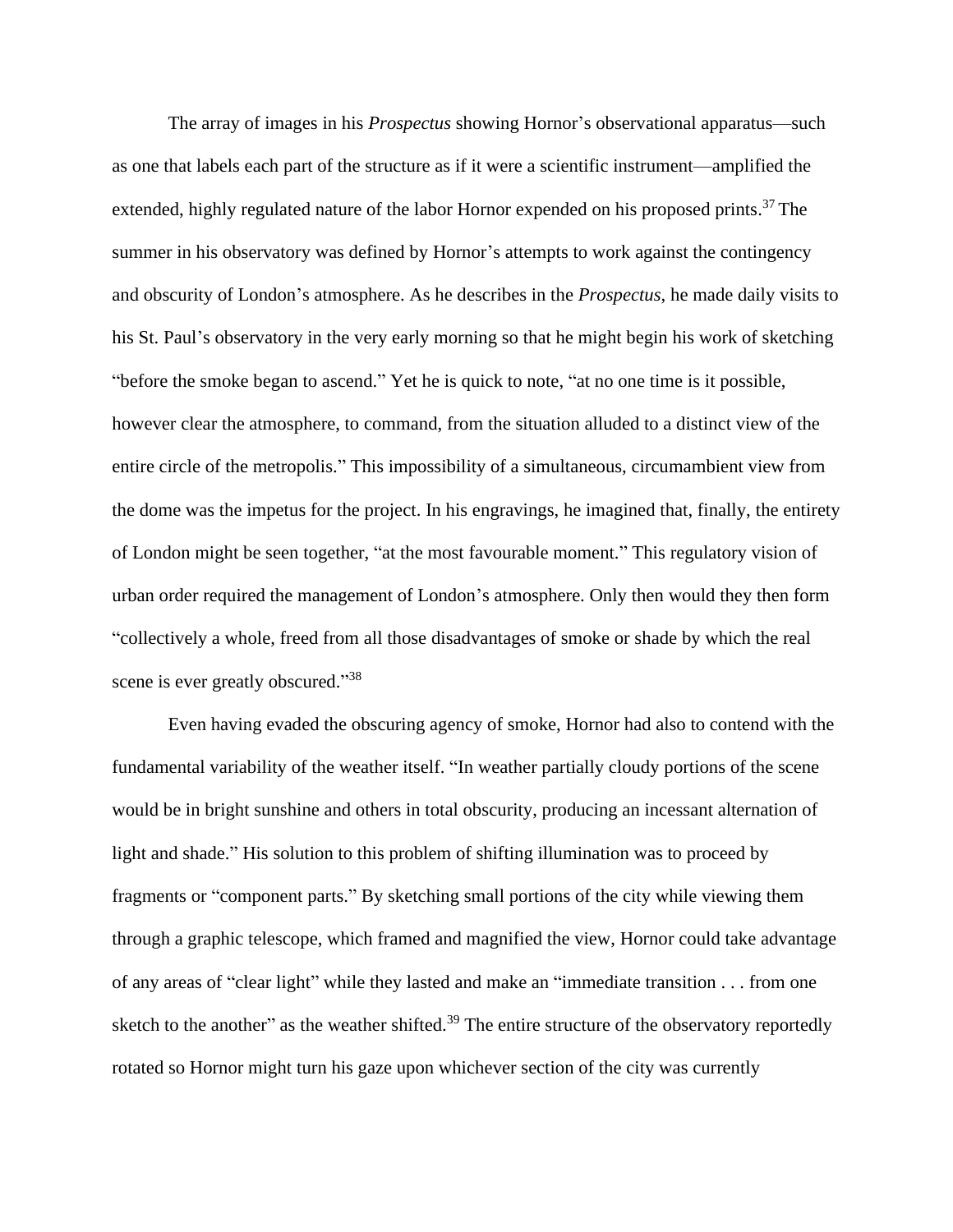illuminated.<sup>40</sup> Such fragments would then later be collated into a view of the city, one freed from atmospheric irregularity.

Hornor was far from alone in his attempts to manage the London's obscured atmosphere within pictorial and panoramic space. What distinguished his project was that, rather than attempting to translate the unpredictable materiality of London's air into the medium of paint or watercolor, his aim was to excise it entirely. Hornor's imagined view is distinct, for example, from Thomas Girtin's 1800–1801 *Eidometropolis*, a panoramic painting of the city that Girtin painted from the roof of a glass factory.<sup>41</sup> In one of the surviving working drawings for Girtin's panorama, dramatic effects of dark gray clouds obscure the view of church steeples against the view's low horizon—placing the panorama's observer within what one account called a "misty medium," whose source is specified in the dark chimney smoke of the foreground.<sup>42</sup> Girtin's panorama, in Greg Smith's view, celebrated the kinds of dislocated, fragmented experience of urban modernity that London's cloudiness signified.<sup>43</sup> Meanwhile, J.M.W. Turner's 1825 watercolor view of the city from Greenwich—probably made as the basis of a never-realized set of printed views of London—satirizes the city's speculative growth and its massive concentration of wealth and prosperity, as John Bonehill and Stephen Daniels argue. <sup>44</sup> That is, Turner's view deflates precisely that aspect of the city that Hornor's prints and their solicitation of the returning gaze of the property owner sought to celebrate. Rather than presenting each "component part" of London's property for inspection, Turner dissolves the city, cast as a set of illegible marks floating in a uniformly obscured atmosphere—a "misty medium" from which St. Paul's dome barely emerges. A woman in the promontory's foreground displays two maps detailing London's massive growth, alongside other "plans" of the city and its structures.<sup>45</sup> All of this piled-up documentation of London's density of accumulation, of which Hornor's prints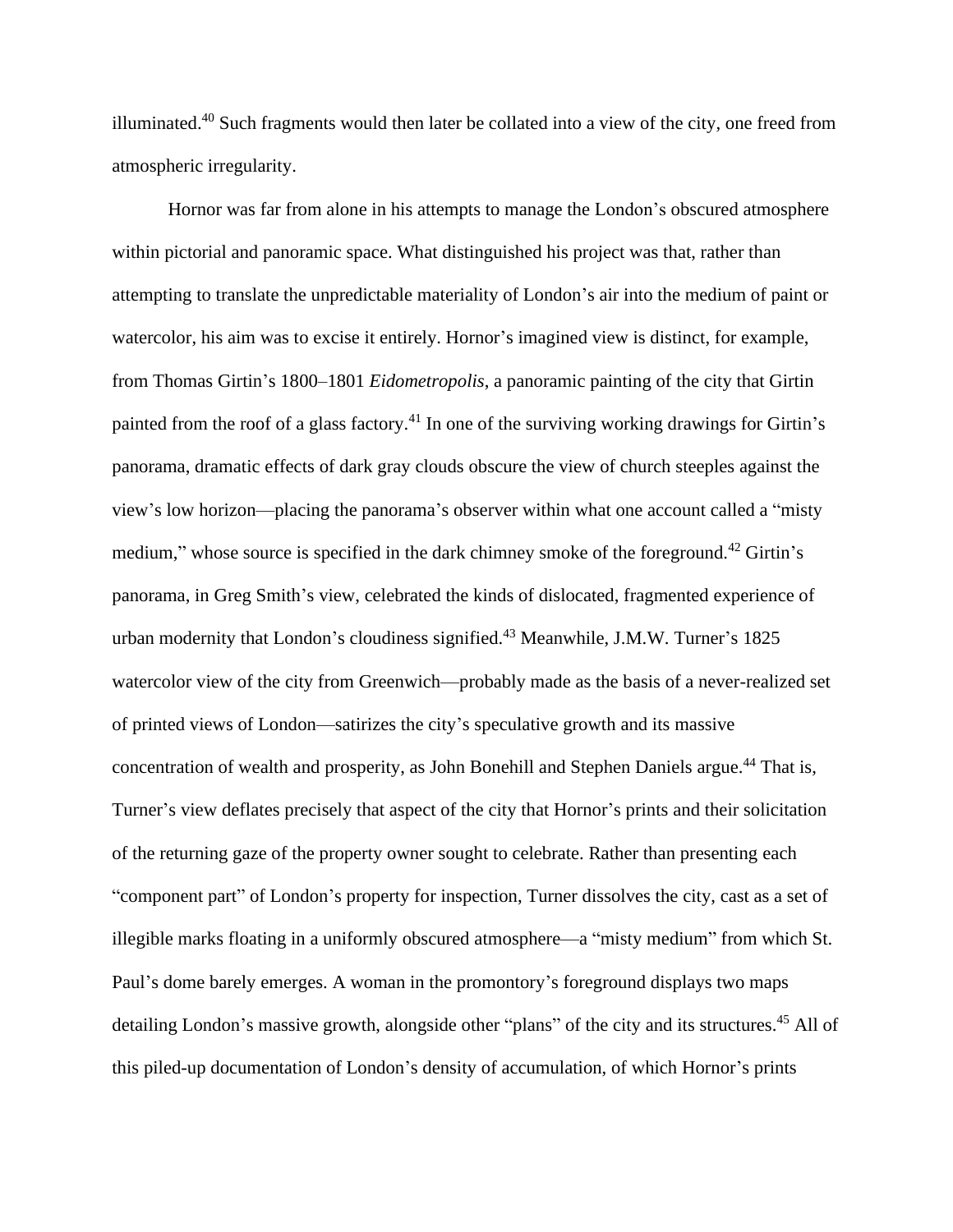would form yet another example, suggests a relationship between the proliferation of surveyed landscapes—the interest in the city's growth and its accumulating wealth—and the obliterated view of the smoky metropolis beyond.

#### **Circumambient Speculation**

Hornor's print project never materialized. Instead, his view of London took on a much grander scale in the form of the panoramic painting of the city he would install in the purpose-built Colosseum, completed from 1824 to 1829. Hornor's panorama was part of the development of Regent's Park, Regent's Street, and the surrounding areas owned by the Crown into a new, genteel neighborhood for the rapidly expanding city. <sup>46</sup> Itself a spectacular act of financial speculation, the Colosseum presented a vision of the city encased in a newly transparent "medium" of apprehension. This placing of the city under a dome seems already implicit in a drawing Hornor likely made for a second edition of his *Prospectus*, in which the curving surround of St. Paul's dome descends on the landscape below.

From the inception of the panoramic apparatus in Robert Barker's 1787 patent for his method of representing "La nature à coup d'œil," the control of environmental conditions within the structure received explicit attention. The "circular building or framing" built to house the image must be, Barker specifies, "lighted entirely from the top, either by a glazed dome or otherwise." The spectator is to be located in an "inclosure" within the building that "shall prevent an observer going too near the drawing or painting," which "inclosure may represent a room, or platform" that confines the observer's vision to the painted surface itself. Lastly, Barker specifies that "there should be, below the painting or drawing, proper ventilators fixed, so as to render a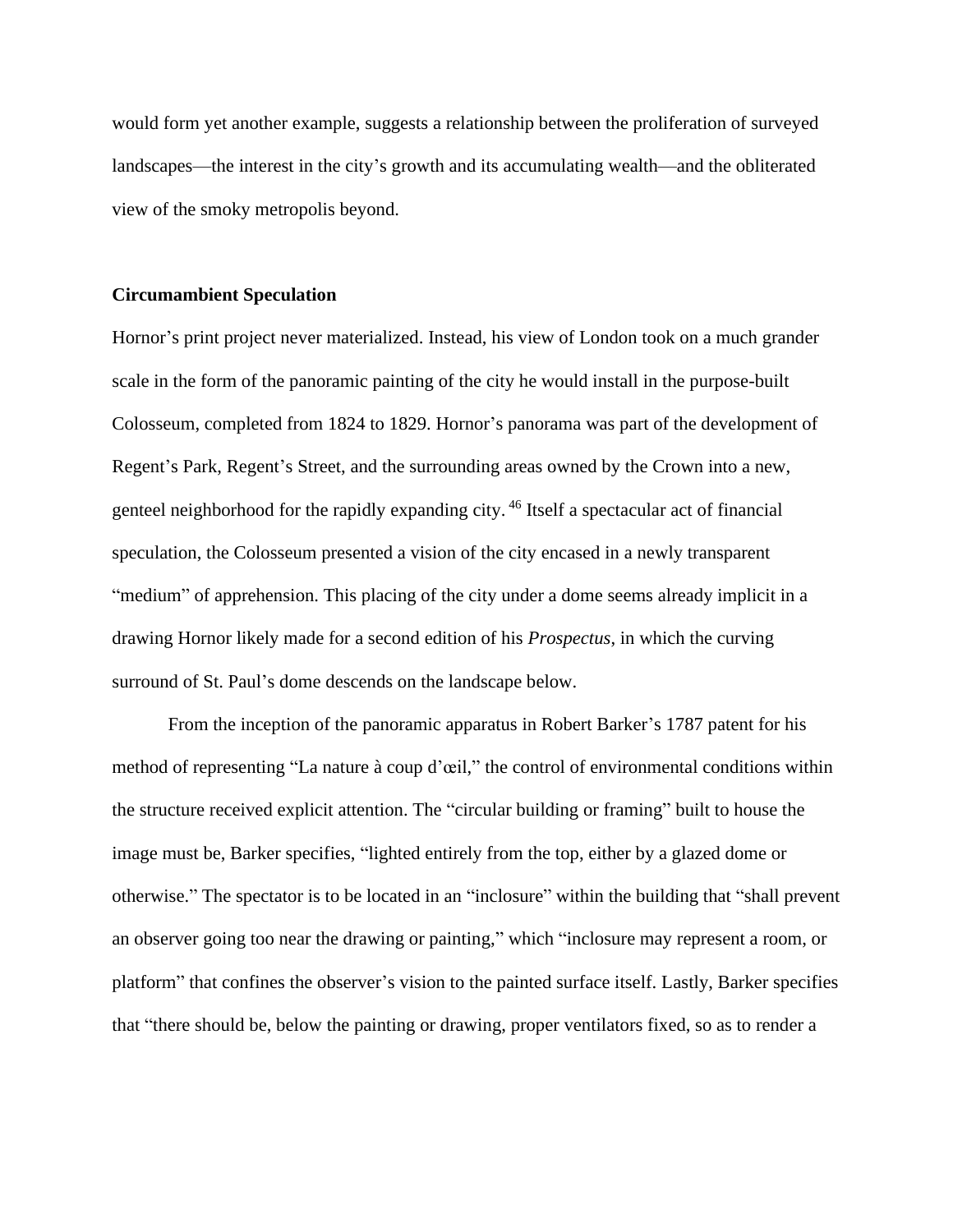current circulation of air through the whole."<sup>47</sup> Barker's original vision for this technology thus envisioned the panorama as a particular configuration of space, light, and air.<sup>48</sup>

Barker's apparatus built on earlier spectacles. Philippe-Jacques de Loutherbourg's 1781 Eidophusikon, for example, had presented viewers with a framed scene composed of moving parts and animated by changing light effects that reproduced the effects of weather.<sup>49</sup> Later versions of immersive spectacle, such as Jacques-Louis Mandé Daguerre's Diorama—a version of which also opened almost adjacent to the Colosseum on Regent's Park in 1824—would similarly stage painted images set into motion by controlled daylight projected upon the front and rear of a screen.<sup>50</sup> The manipulation of lighting to replicate meteorological effects was thus central to the period imagination of immersive visual experience. Secured within an architectural surround, Hornor's panorama integrated such control of shifting atmospheric "effect" into his static image of a smoke-cleansed London.

As suggested by Barker's repeated use of the word *inclosure*, the panorama might be apprehended as a form of domestication that "turns a landscape into a room."<sup>51</sup> Yet this word also suggests the privatization of a "commons" of perceptual experience into a commodified enclosure—one that extends the ways landscape "improvement" supplied an ideological and structural support for the landscape painting. Barker's panorama had relocated rural techniques of enclosure into the panorama's perceptual environment. Hornor's own relationship to histories of the remaking of rural land likewise shaped his Colosseum and its role within the speculative development of Regent's Park.<sup>52</sup>

The Colosseum was designed by the young architect Decimus Burton, son of prominent property developer James Burton, who was himself deeply involved with Nash's Regent's Park enterprise.<sup>53</sup> Working with Nash, Hornor and the younger Burton devised a building that would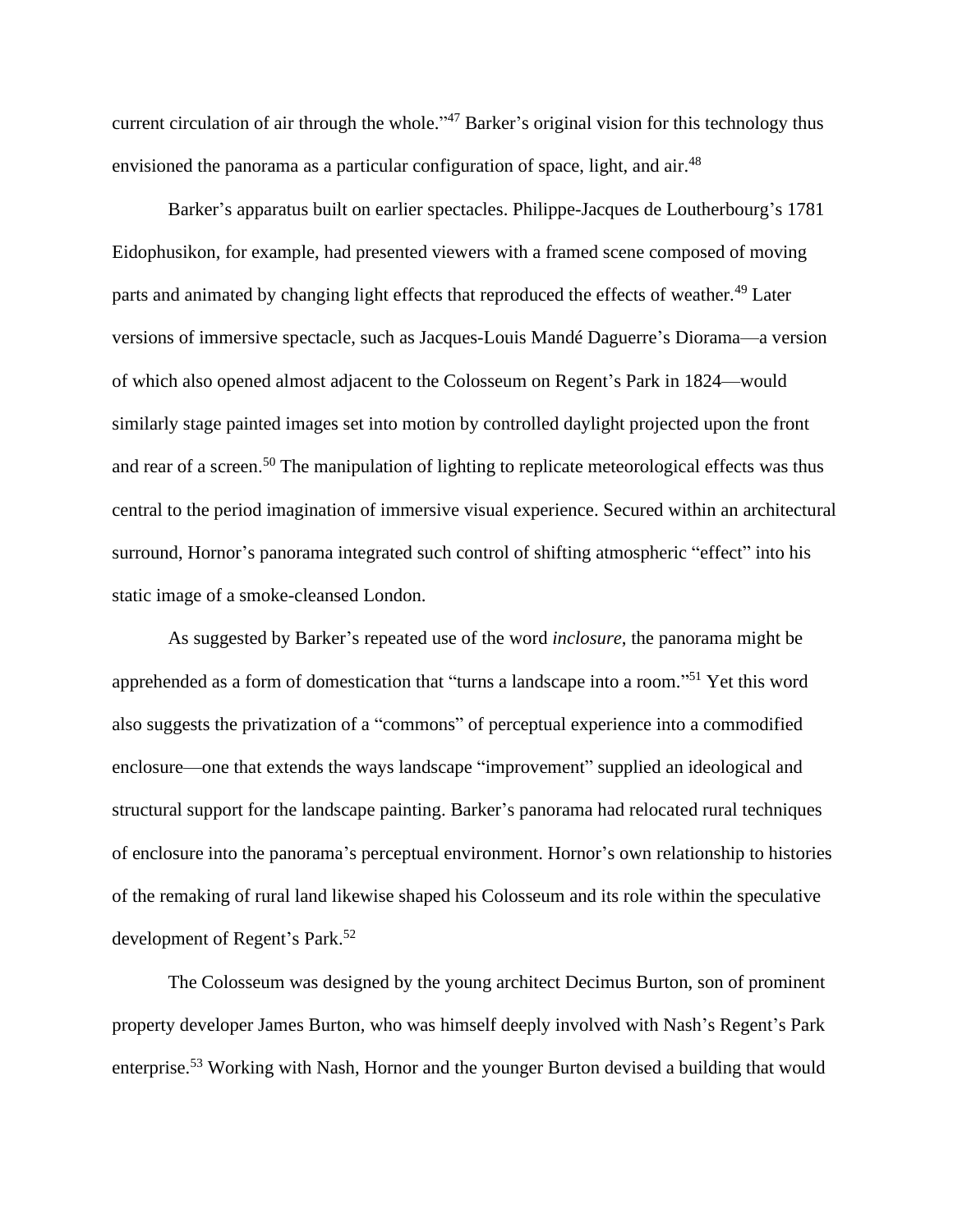replicate the "appearance of a handsome villa."<sup>54</sup> In turn, the Colosseum was largely financed by Rowland Stephenson, a banker and philanthropist who had earlier commissioned Hornor to produce a pictorial survey of his estate.<sup>55</sup> Stephenson's fraudulent financial dealings—and his ruination by speculation and by the immense expense of the Colosseum—would almost sink the project.<sup>56</sup> The environmental "inclosure" of Hornor's panorama thus brought together the architectural and financial scene-setting of Regent's Park under the sign of techniques and professional networks that Hornor had developed in the countryside.

This speculative relationship to land, coupled with the environmental logic of control, was central to the spectacle staged at the Colosseum, which finally opened to the public in 1829. As seen in Burton's design for the Colosseum, the building encompassed a vast domed space lit by skylights, which provided the overhead illumination so crucial to the viewing space that Barker had first envisioned. After traversing a short hall, visitors entered a circular gallery. From there, they would replicate Hornor's ascent to the top of the dome, either by spiral staircase or by an "ascending-room."<sup>57</sup> Above the series of viewing platforms, visitors could climb to a chamber encasing the original ball and cross that had been removed from St. Paul's in the course of its renovation, and then, via another set of stairs, they would reach a platform on the Colosseum's roof. There they could view the city itself and "inhale the pure breezes of the [Park] in lieu of the smoke of the streets."<sup>58</sup>

Hornor dramatized the process of completing the painting, as demonstrated by a set of views published by Ackermann's before the building was completed.<sup>59</sup> Facing difficulties with realizing his view on such a large, curved surface, Hornor turned to the painter Edmund Thomas Parris. Parris had been working on the restoration of James Thornhill's fresco paintings in the interior of the dome of St. Paul's at the time Hornor was installed on the dome's roof. To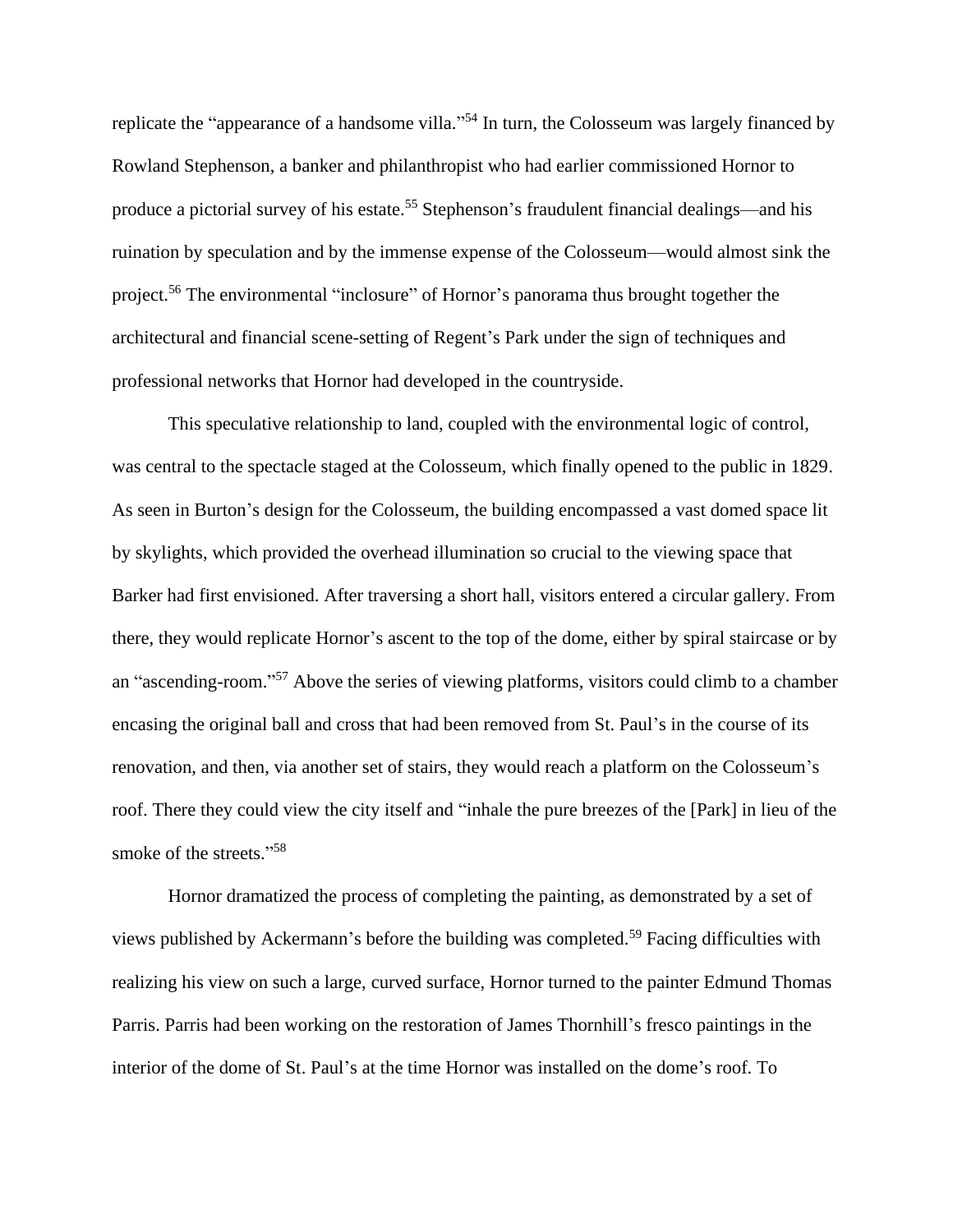facilitate the restoration, Parris had devised a hanging scaffolding system to allow painters access to the elevated, curved surface of the dome. While his plans for scaffolding were not used at St. Paul's until later in the nineteenth century, Hornor hired him to implement his system at the Colosseum, in which painters were arranged on distributed, suspended platforms.<sup>60</sup> Parris would eventually be made responsible for executing and supervising the production of the entire painting—thus instantiating an odd link between the Colosseum's painted surfaces and Thornhill's frescos beneath the site of Hornor's summer-long observations. The interior surface of Thornhill's painting is, in a sense, turned inside out, inscribed instead with the image of the city in which St. Paul's itself was immersed.

As with Hornor's complex negotiation with London's atmosphere during his observations from St. Paul's, the unruly nature of the city's air shaped—and almost scuttled—his plans for a vast panoramic painting. Parris needed to devise a means by which Hornor's hundreds of sketches, however precise, could be translated onto a canvas of more than 24,000 square feet, while preserving the visual and atmospheric unity of the image. "[T]he commencement and finishing of lines, colours and forms," as one account of the panorama's production notes, "must be made to unite and strictly amalgamate," given that the picture "requires unity, harmony, accuracy of linear and aërial perspective."<sup>61</sup> The regulation of light and atmosphere continued to pose the greatest problem to Hornor's project. Painters working on individual squared-off sections, for example, would treat the illumination of the ground inconsistently, or depict the smoke emanating from chimneys as moving in opposite directions.<sup>62</sup> The unruly nature of air's depiction thus threatened to foil the principle of regularity that Hornor and Parris attempted to impose upon London. This smoothed-out view depended upon a principle of amalgamation that could unite London's fractious urban landscape under its newly cleansed atmosphere. 63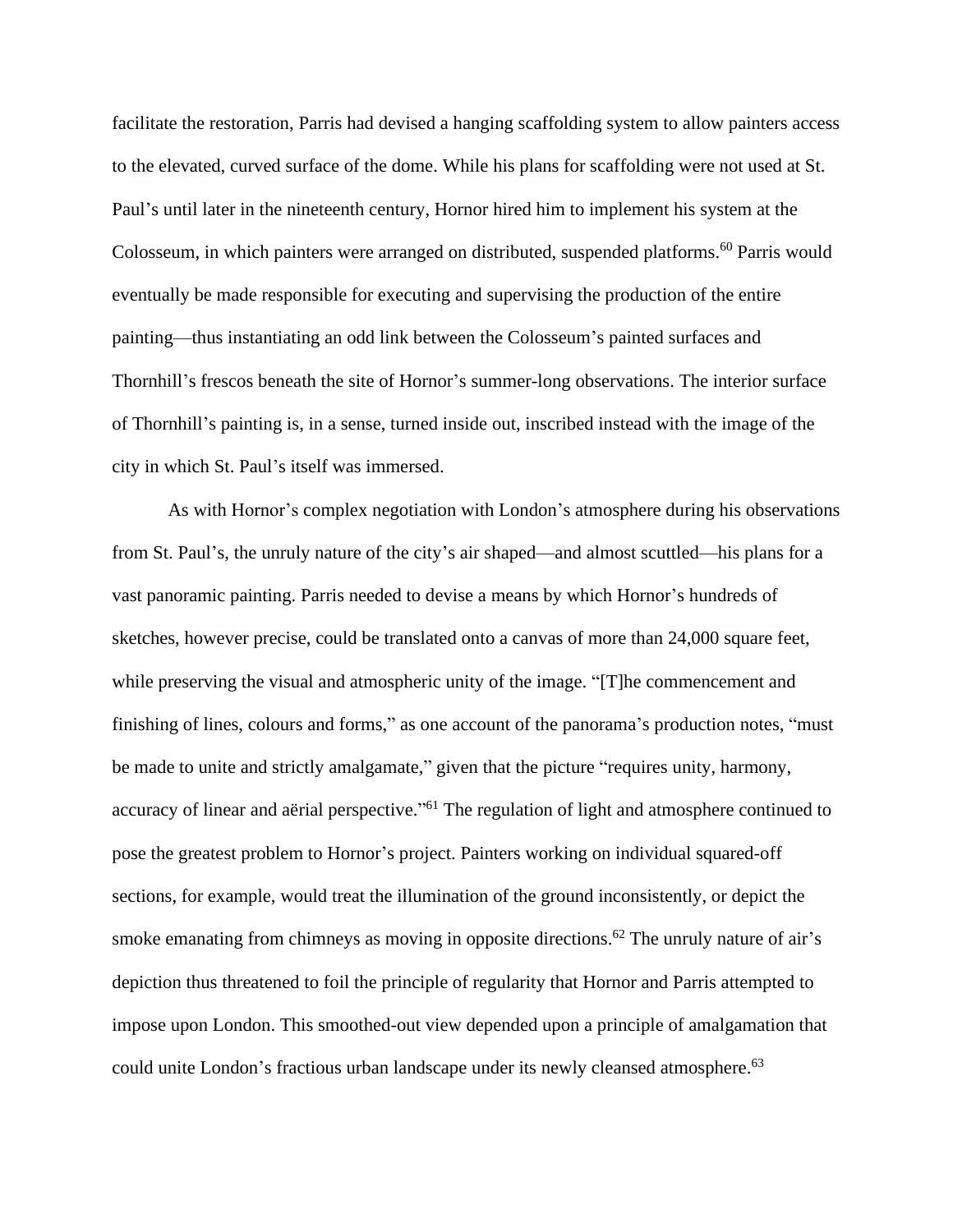Descriptions of Hornor's panorama note, without exception, the unattainable clarity of the image: one's chances of getting a view from St. Paul's itself, after all, "must entirely depend on the clearness of the medium through which we have vision, and that is always in some degree rendered less transparent by the chimneys of this vast town." In the panorama, on the other hand, a visitor can have "certain confidence that he will see what he desires to behold, whatever the state of the weather may be."<sup>64</sup> The prominence of the aerial aspect of the Colosseum's apparatus was emphasized by the vast expanse of sky that covered the interior dome and fully half of the painted surface. This "transparent canvass, painted in an imitation of sky" was "strained underneath the lantern-light," such that the illumination of the space from the exterior and the painted atmosphere within might converge.<sup>65</sup> The sky, as one account described it, was "managed with . . . much art and delicacy," while not being "obtrusive."<sup>66</sup> The problem of the "obtrusive" sky links Hornor's painting with broader issues facing naturalist landscape painting in this moment. In his well-known 1821 letter about the painting of skies, John Constable locates the "difficulty [of skies] in painting": despite their "brilliancy and consequence, they ought not to come forward or be hardly thought about in a picture—any more than extreme distances are."<sup>67</sup> Hornor's painting depended even further on ensuring that air took on an unobtrusive presence, just as atmospheric perspective helped to obscure "extreme distances." While London's atmosphere would normally "come forward" into the space of the observer and obliterate the view, in Hornor's painting the vaporous grounding of the image recedes to an enframing, almost unconscious position.

This painted surface was not the only element securing Hornor's vision of a transparent urban atmosphere; it also required the air enclosed under its broad dome, which what one writer termed the Colosseum's "architectural mechanism." <sup>68</sup> Beyond filling the internal spacing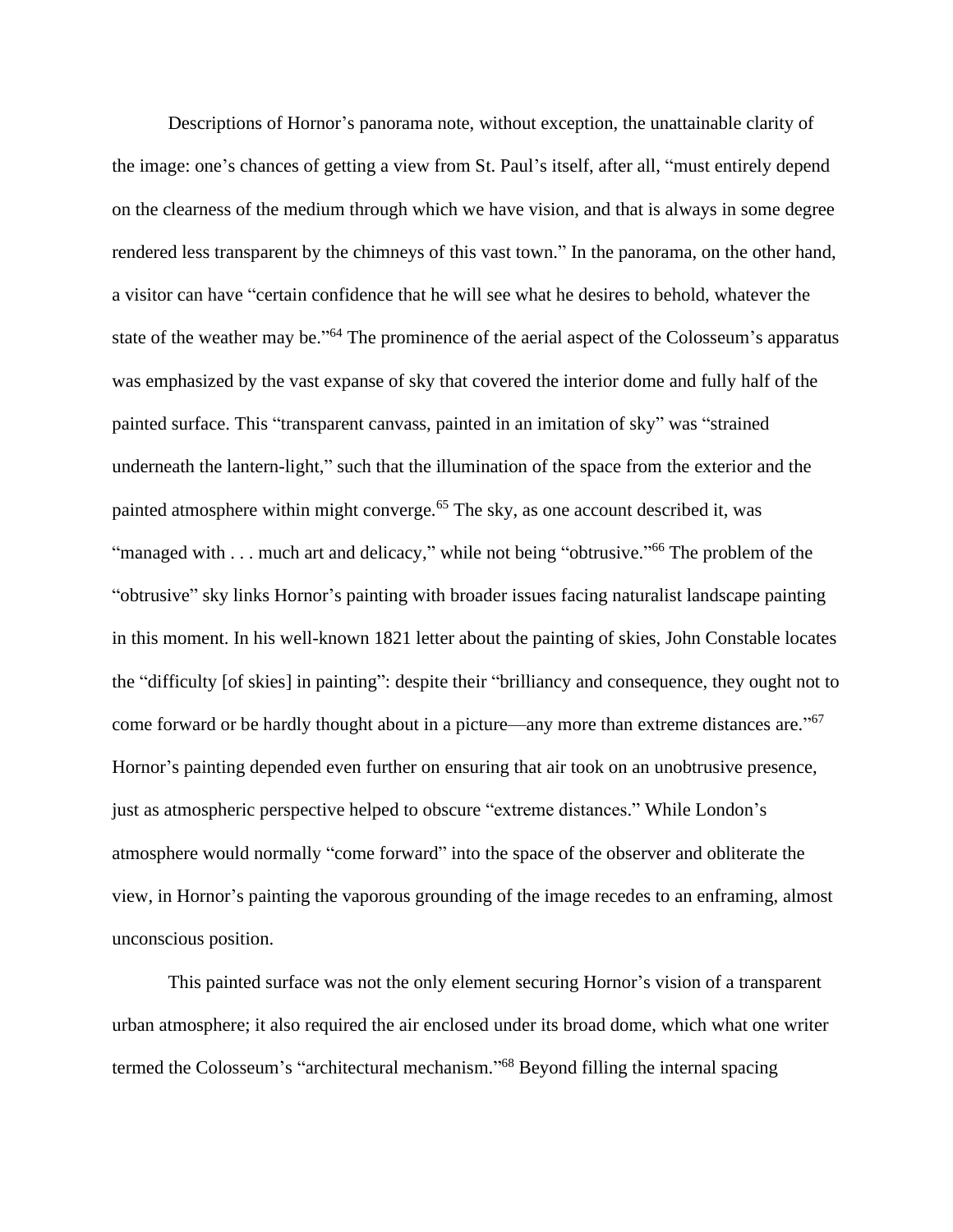necessary for the picture's illusion, the heated, ventilated air circulated through spectators' bodies. While the mechanisms of the Colosseum's heating systems are unknown, Burton was by this time likely familiar with recent advances in steam heating technologies, which were developed in industrial mills and later applied to greenhouses and other temperature-regulated interiors. <sup>69</sup> Air thus transited between states in the Colosseum—serving both as the subject of pictorial regulation and the material element that produced the Colosseum's transparent, controlled space of perception.

## **The Discordant City**

Having entered into the Colosseum's space of artificial comfort, what exactly would a visitor see? One account of the panorama published in the *London Magazine* describes how Hornor was able to "overcome the difficulties which the smoke of the vast city ordinarily presented" and record the city as if stilled in the moment before the "*one* dense cloud of London was . . . formed."<sup>70</sup> In the vision of the city Hornor achieved in his observatory, one could see "[t]he brilliancy of the atmosphere—the almost perfect stillness of the streets . . . the few living beings that pass along [the streets] which in the day are crowded like some vast mart."<sup>71</sup> Yet the panorama's view, rather than eliciting civic boosterism, instead evidenced the "desperate energy of commercial adventure" and the "accumulation of wealth" in the city, prompting the writer to enumerate London's miseries: the "dark-looking" complex of Newgate Prison, the "hovels" of Spitalfields, the charitable organizations "feasting" upon the "surplus of the rents of the nineteenth century."<sup>72</sup> Hornor and his associates—both the patrons of his earlier surveying work, and speculators like Nash—were the ones "feasting" upon the produce of such immiseration and, in the process, remaking London's landscape.<sup>73</sup>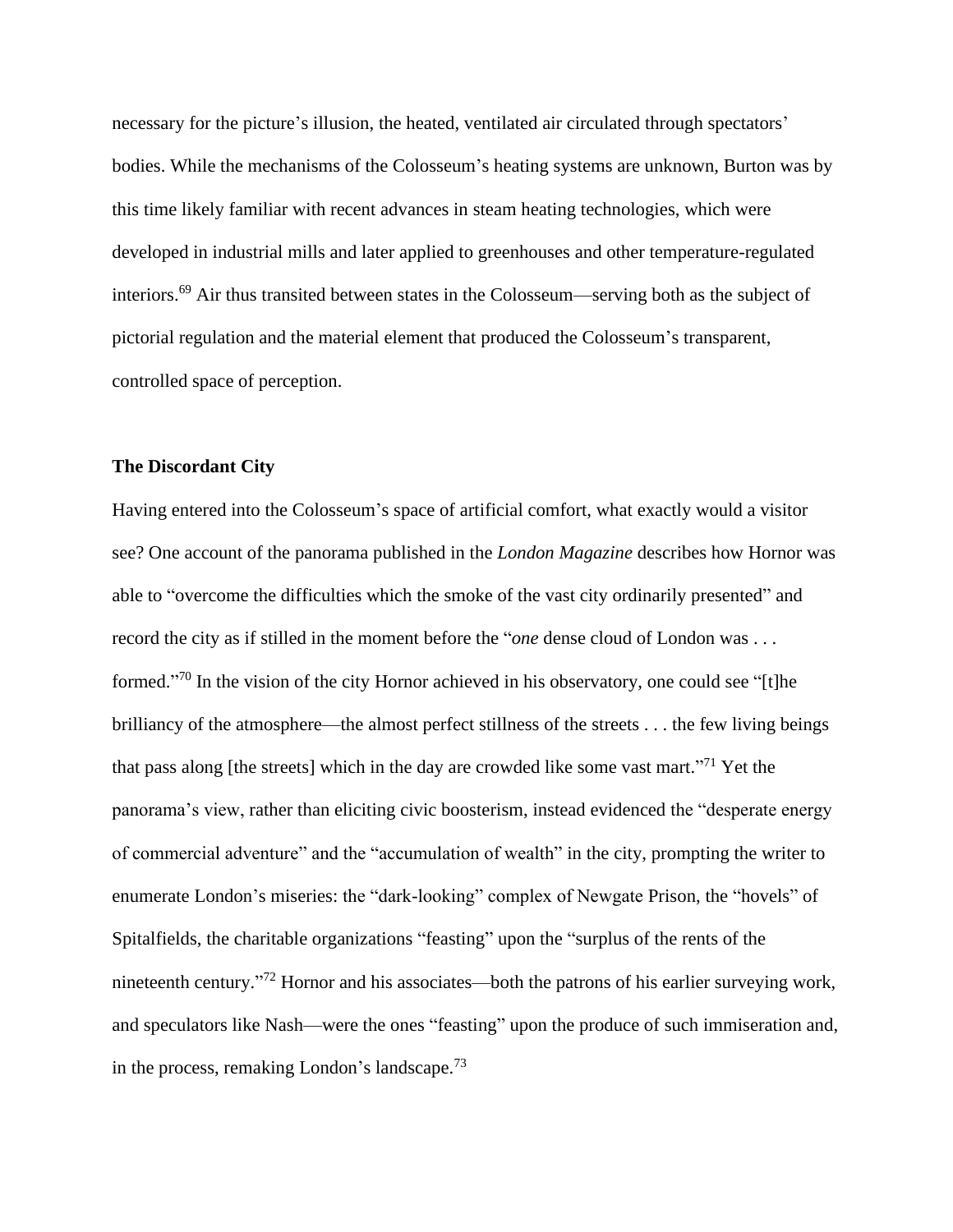This progressive remaking of the urban environment is prominent in an opposing interpretation of the panoramic view given in *The Penny Magazine*—one that amplified the ideologies of enclosure and improvement that had shaped Hornor's work as a surveyor.<sup>74</sup> By this account, the stillness and atmospheric transparency of the panorama allowed (as Hornor had intended) the viewer to internally narrate the rapid development of London into a center of trade and imperial expansion. The remainder of the author's account is devoted to a broader précis on "Capital and Labour." Therein, the writer (most likely Charles Knight, the magazine's editor) makes clear what this transparent view looked like from the perspective of the capitalist.<sup>75</sup> The expansion of London depicted in the panorama is linked to the process of "accumulation" and improvement: in a "civilized country, such as England," the land is "cleared," the "unhealthy marshes are drained," rivers are "narrowed to bounds which limit their inundation," the "country is covered with roads and canals," and common language and law unite its inhabitants in commercial "intercourse."<sup>76</sup> All of these improvements form the "very scaffolding, if we may so express it, of the social structure." The end result is that, in such a prosperous nation, "capital is heaped up on every side by ages of toil and perseverance."<sup>77</sup>

Knight's narrative of "improvement" tells a tale that leads from the country to the city, and from enclosure to capital accumulation. Indeed, the Colosseum's opening in 1829 coincided with a shift during the 1820s and 1830s in the energy regimes shaping British industrialization: that from water-powered factories in rural landscapes to fossil-fuel-derived steam power and increasingly urbanized sites of production.<sup>78</sup> Abetted by the unobtrusive clarity of Hornor's panorama, Knight's narrative envisions an inevitable movement toward such "heaping" of capital. But such shifts were, of course, violently exploitative. As Andreas Malm shows, industrialists did not embrace fossil-fuel-powered machinery until the years around 1830, when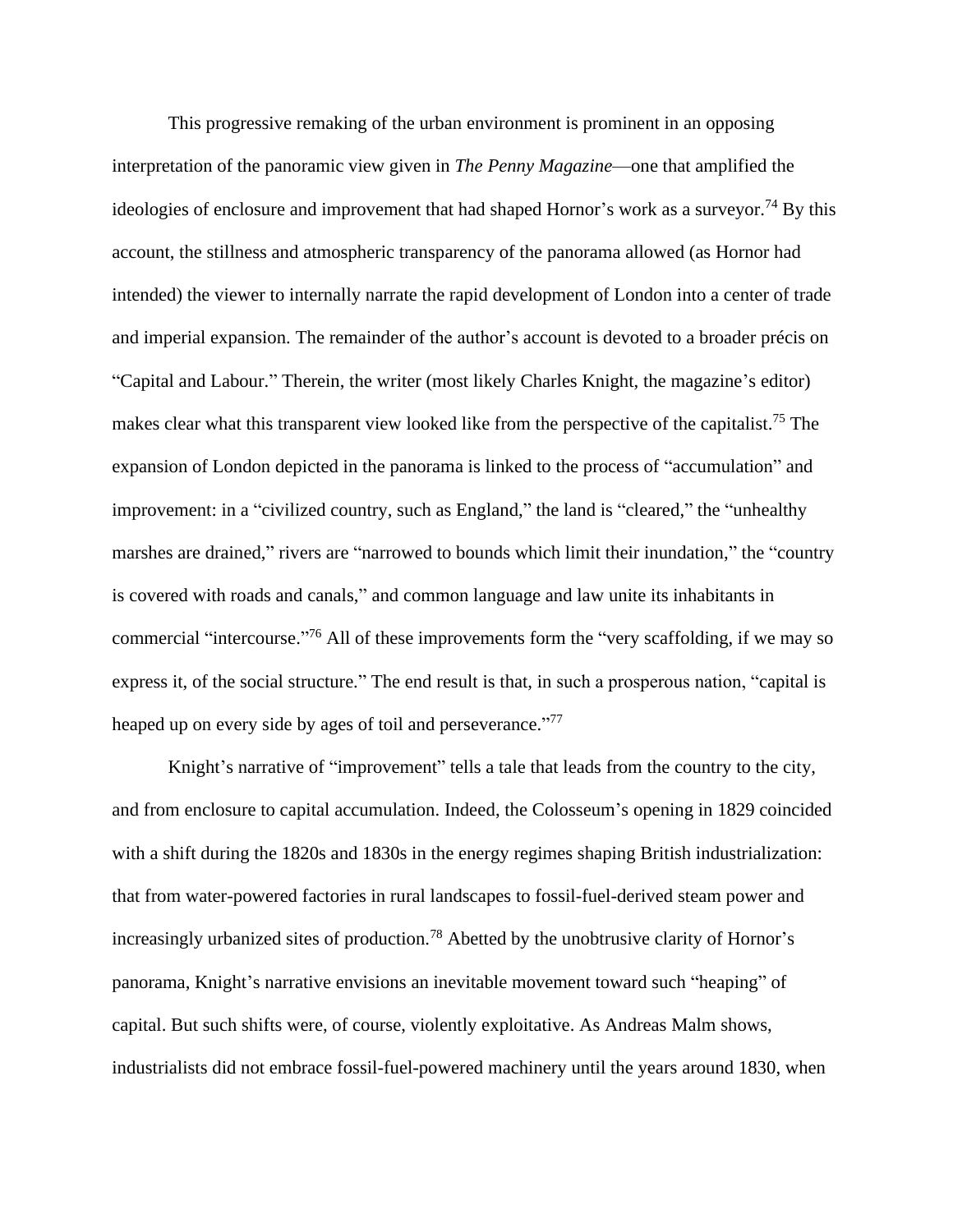the land-bound advantages of water power became less attractive to business than an abundant, endlessly replaceable urban labor market.<sup>79</sup> Such geographies of labor were set into global geographies of "intercourse," in which domestic coal powered the transformation of raw materials derived from enslaved and unfree laborers.<sup>80</sup>

Knight's description of a disciplinary, standardized society that permits the accumulation of capital "all around" suggests how Hornor's regulatory vision formed a condition of possibility for speculative modes of viewing landscape in early nineteenth-century London. To insist upon the real presence of the smoky, choked air of the city might have provided signs of the actual labor necessary for the "heaping" of capital around the spectator of the panorama—whether the worker heating their home or the infernal space of the gas retorts supplying the city's infrastructure. Instead, suspended in the air on their own scaffolding, moving as if effortlessly, the painters of Hornor's panorama united the "component parts" of capital under a condition of unmitigated visibility. Indeed, we might say that scaffolding was the fundamental technology behind Hornor's project of atmospheric regulation, as the site of both his observations and of the panorama's painting. Scaffolding's provisional, suspended nature characterized the forms of "improvement" that were transforming London. But Hornor himself failed in his attempts to participate in this culture of speculation and the "building up of capital on all sides." The fall was precipitous. Debts mounted during the lengthy time of the panorama's gestation, compounded by the financial failure of his backer and pressure from creditors, and Hornor fled London in 1829, leaving the Colosseum to be taken over by a series of trustees.<sup>81</sup>

The conflicts of interpretation that arose in encounters with the Colosseum did not play out only in print. In the years following Hornor's abandonment of the enterprise, the building would continue be a site of contestation over the control of urban space and its perceptual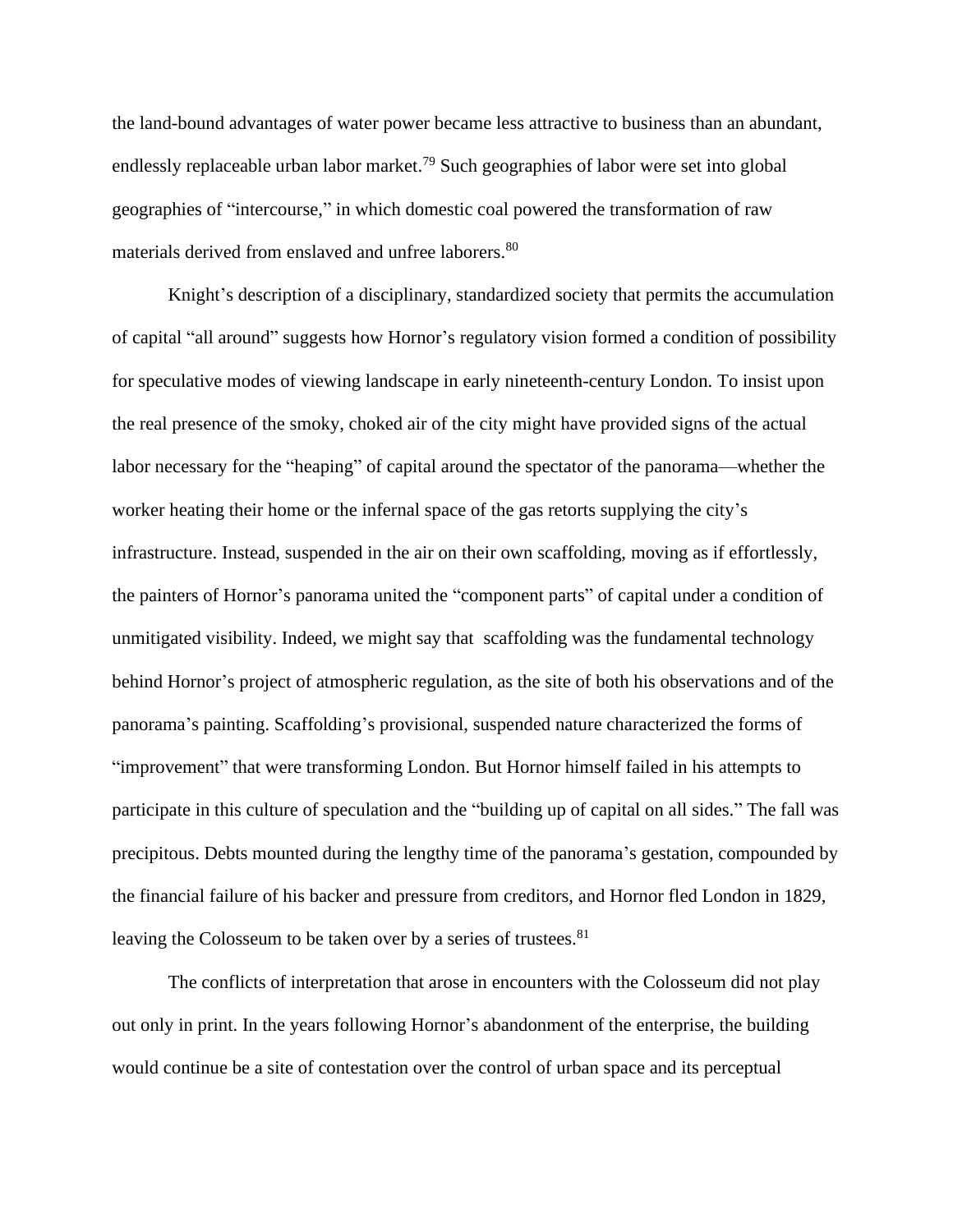atmosphere. Now, however, a different form of airborne pollution was at issue—that of noise rather than of particulate matter. If Hornor's panorama had been conceived of as an "ornament" to the Regent's Park development, the prosperous neighbors residing in Nash's terraces did not agree. Neighbors submitted numerous complaints about noise from the Colosseum. For example, a letter of 1830 despairs of the "screaming of some peafowls" kept in the gardens. The birds "rend forth the loudest and most discordant noises, which are re-echoed by the walls of the houses that surround the place of their confinement."<sup>82</sup> But it was the noise generated by the panorama's visitors that caused the most concern. By 1835, the owners and tenants of the houses surrounding the Colosseum were so incensed that they made a formal petition to the board overseeing the Crown's lands. In this petition they objected to the Colosseum's transformation "into a place of public resort and evening amusement." Not only did this bring

an influx of "disorderly and dissolute persons of the lowest order" into the neighborhood; residents also had to suffer the "inordinate and discordant noise of [musical] performances, within [the Colosseum], and the shouting of voices, calling for Carriages or quarrelling."<sup>83</sup> These "discordant" phenomena—the radiations of the atmosphere of sound, light, and sociability enjoyed by the visitors within the Colosseum—"painfully disturbed" the "peace and composure" of all the surrounding residents. More troublingly, it also threatened to "depreciate[e] the value of Houses, in the Neighborhood."<sup>84</sup> The air within and without the Colosseum, despite Hornor's transparent, ordered view, was thus conceived as the conveyor of unregulated sensory stimuli.

To take documents such as noise complaints into account in a discussion of the panorama is also to consider how even the most highly refined mechanisms of nineteenth-century spectacle did not always function as smoothly as their designers—or their interpreters—would have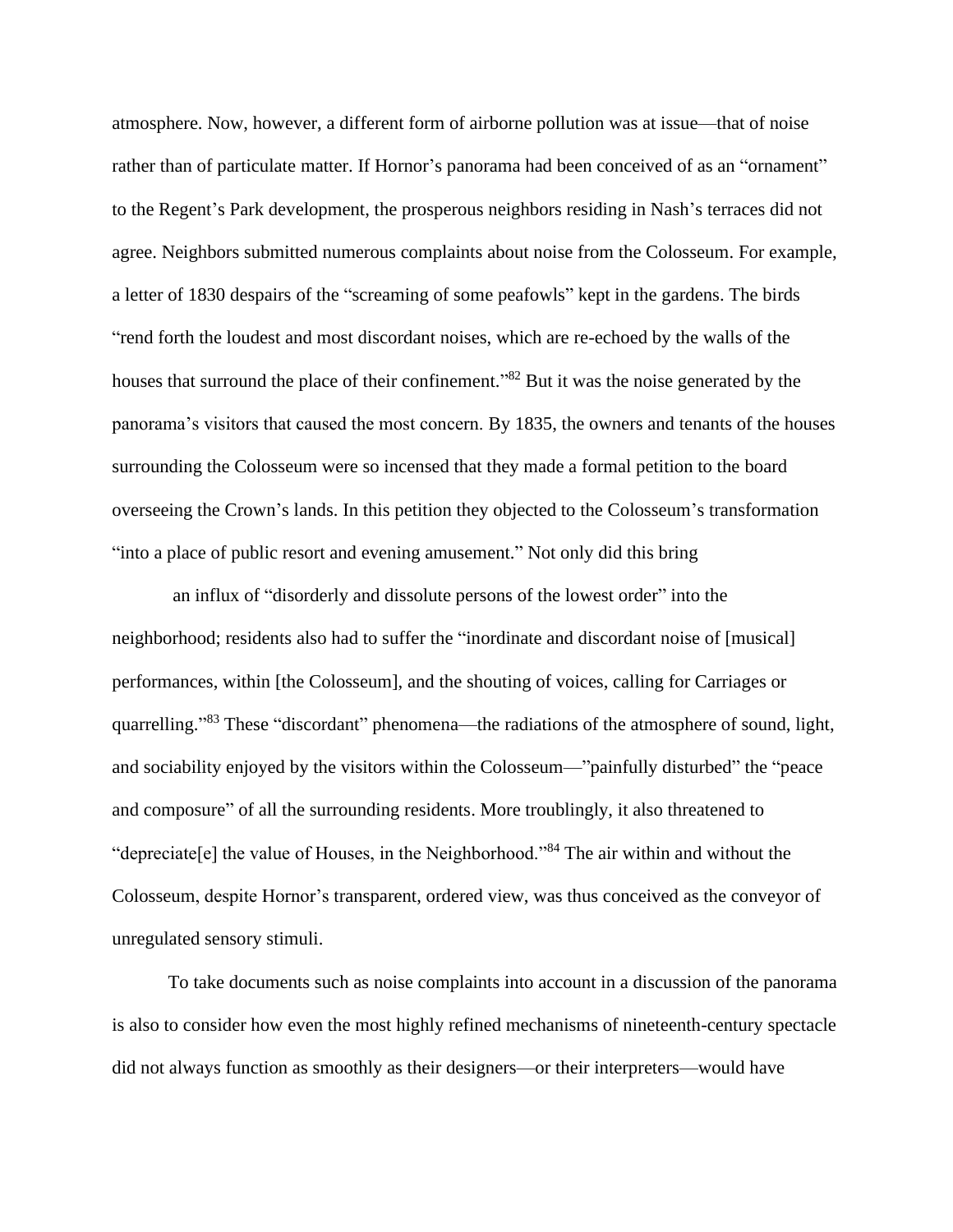wanted.<sup>85</sup> The entropic movement of the city and its noisy air, not to mention the fever pitch of class conflict in the early 1830s, complicated the pictorial and spatial order that Hornor's panorama attempted to exert upon it. Such disturbances originating from the Colosseum, as with the metropolis's smoky air, were a signal product of London's wild density and heterogeneity. The visitors to the Colosseum had ways of using the streets and spaces of the city that worked against the genteel scaffolding of the city's nineteenth-century speculative development. These sonic spectacles unfolding in the panorama sent unwelcome noise echoing across Regent's Park—airborne signals of the city's contested spatial transformation that were beyond the building's capacity to regulate.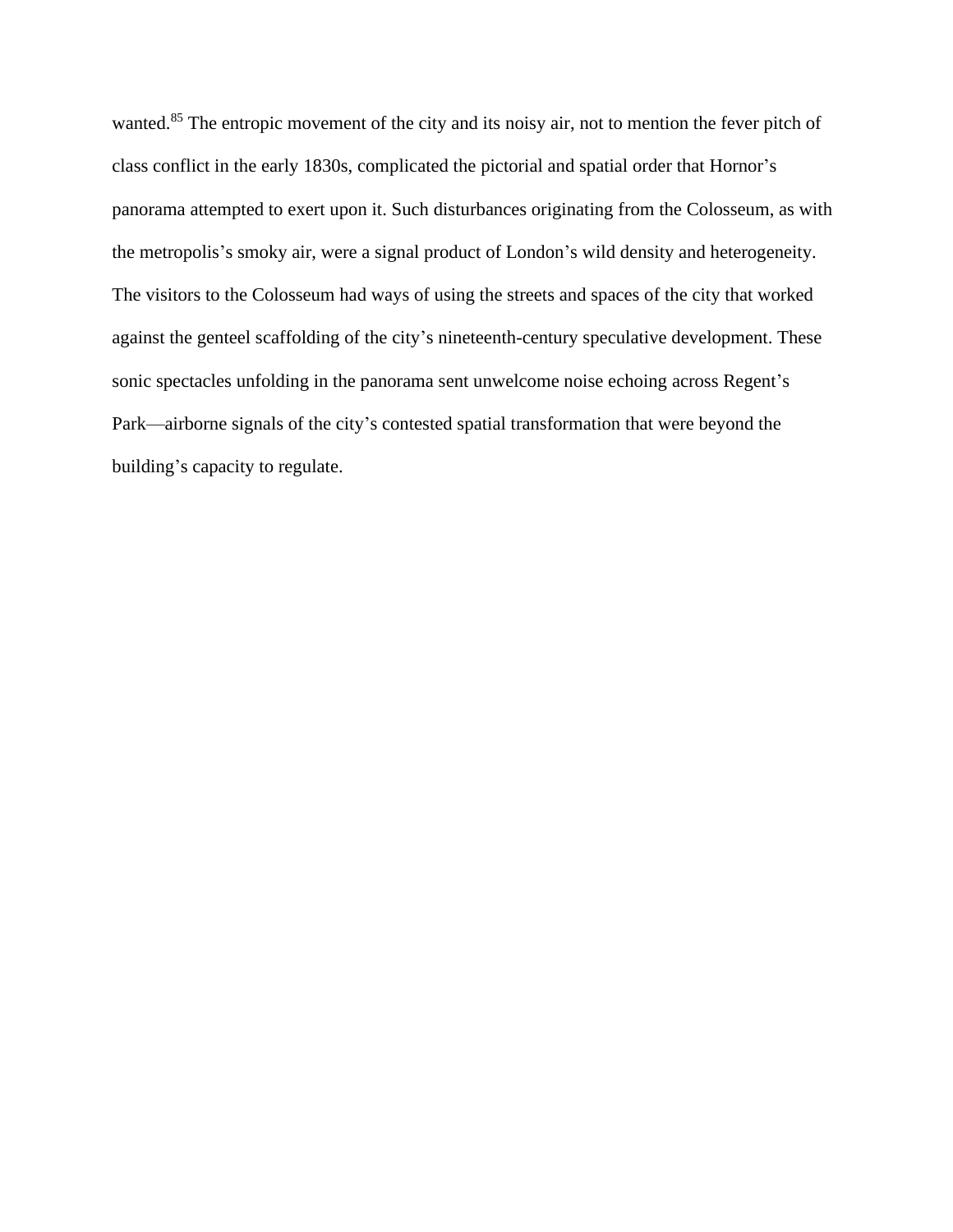# **NOTES**

 $<sup>1</sup>$  On the centrality of St. Paul's to the imagination of London's urban fabric, see, for example,</sup> Dana Arnold, *Re-presenting the Metropolis: Architecture, Urban Experience, and Social Life in London 1800–1840* (2000; London: Routledge, 2017)*,* 1–24; and Stephen Daniels, "The Prince of Wales and the Shadow of St. Paul's," in *Fields of Vision: Landscape, Imagery, and National Identity in England and the United States* (Princeton: Princeton University Press, 1993), 11–42. 2 John Evelyn, "To the Reader" in *Fumifugium: or, the Inconveniencie of the Aer and Smoak of London Dissipated. Together with some Remedies humbly proposed* (London, 1661), n.p. For a recent history of preindustrial smoke pollution in London, with an emphasis on Evelyn, see William Cavert, *The Smoke of London: Energy and Environment in the Early Modern City* (Cambridge, UK: Cambridge University Press, 2016).

<sup>3</sup> For useful overviews, see Peter Brimblecombe, *The Big Smoke: A History of Air Pollution in London since Medieval Times* (London and New York: Methuen, 1987); and Christine L. Corton, *London Fog: The Biography* (Cambridge: Belknap Press of Harvard University Press, 2015), esp. 1–36. Corton gives figures for London's population growth on page 14.

<sup>4</sup> These efforts culminated in the 1821 Smoke Nuisance Abatement Act. This legislation, which putatively allowed for legal recourse against "nuisances" caused and damage inflicted by steam engine operators, did not make a significant impact, however. See Carlos Flick, "The Movement for Smoke Abatement in 19th-Century Britain," *Technology and Culture* 21, no. 1 (January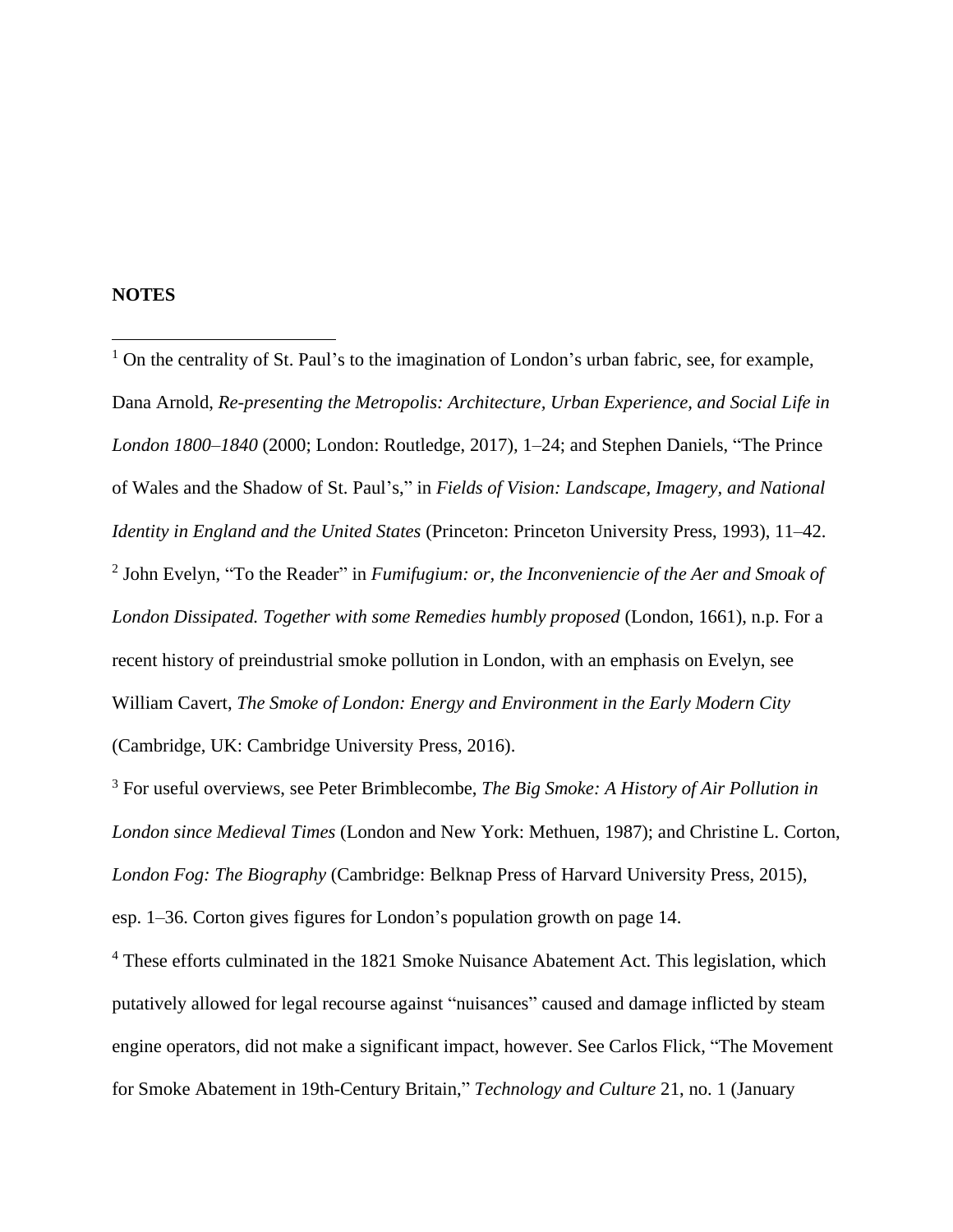1980): 30–31. On the longer history of smoke abatement, the cultural history of pollution, and the role of state-sponsored scientific expertise, see Peter Thorsheim, *Inventing Pollution: Coal, Smoke, and Culture in Britain since 1800* (Athens: University of Ohio Press, 2006); and Mark Whitehead, *State, Science and the Skies: Governmentalities of the British Atmosphere*

(Chichester, UK: Wiley-Blackwell, 2009). See, from the perspective of literature, Jesse Oak Taylor, *The Sky of Our Manufacture: The London Fog in British Fiction from Dickens to Woolf* (Charlottesville: University of Virginia Press, 2016).

<sup>5</sup> Several manufacturers and inventors of smoke-consuming chimneys were interviewed in 1819 and 1820 by the Select Committee on Steam Engines and Furnaces, led by Member of Parliament Michael Angelo Taylor in the House of Commons. See *Report from the Select Committee on Steam Engines and Furnaces, &c.* (London, 1819); and *Report from the Select Committee on Steam Engines and Furnaces, &c.* (London, 1820). John Wakefield—whose mode of constructing boilers that partially burned the smoke they produced was represented by the image reproduced here—had earlier worked with Matthew Boulton and James Watt in 1790– 1791 at the Piccadilly cotton mill in Manchester. See Stephen Mosley, *The Chimney of the World: A History of Smoke Pollution in Victorian and Edwardian Manchester (Abingdon, UK:* Routledge, 2008), 123.

<sup>6</sup> Hornor's panorama has played a central role in accounts of "panoramania." The narrative of its construction, reception, and afterlives is well documented in the foundational work of Richard Altick, Ralph Hyde, and others, on whose accounts I rely but from whose conclusions I sometimes depart. See Ralph Hyde, "Thomas Hornor: Pictural Land Surveyor," *Imago Mundi* 29 (1977): 23–34; Richard D. Altick, *The Shows of London* (Cambridge: Belknap Press of Harvard University Press, 1978), 141–62; Ralph Hyde, *Panoramania! The Art and Entertainment of the*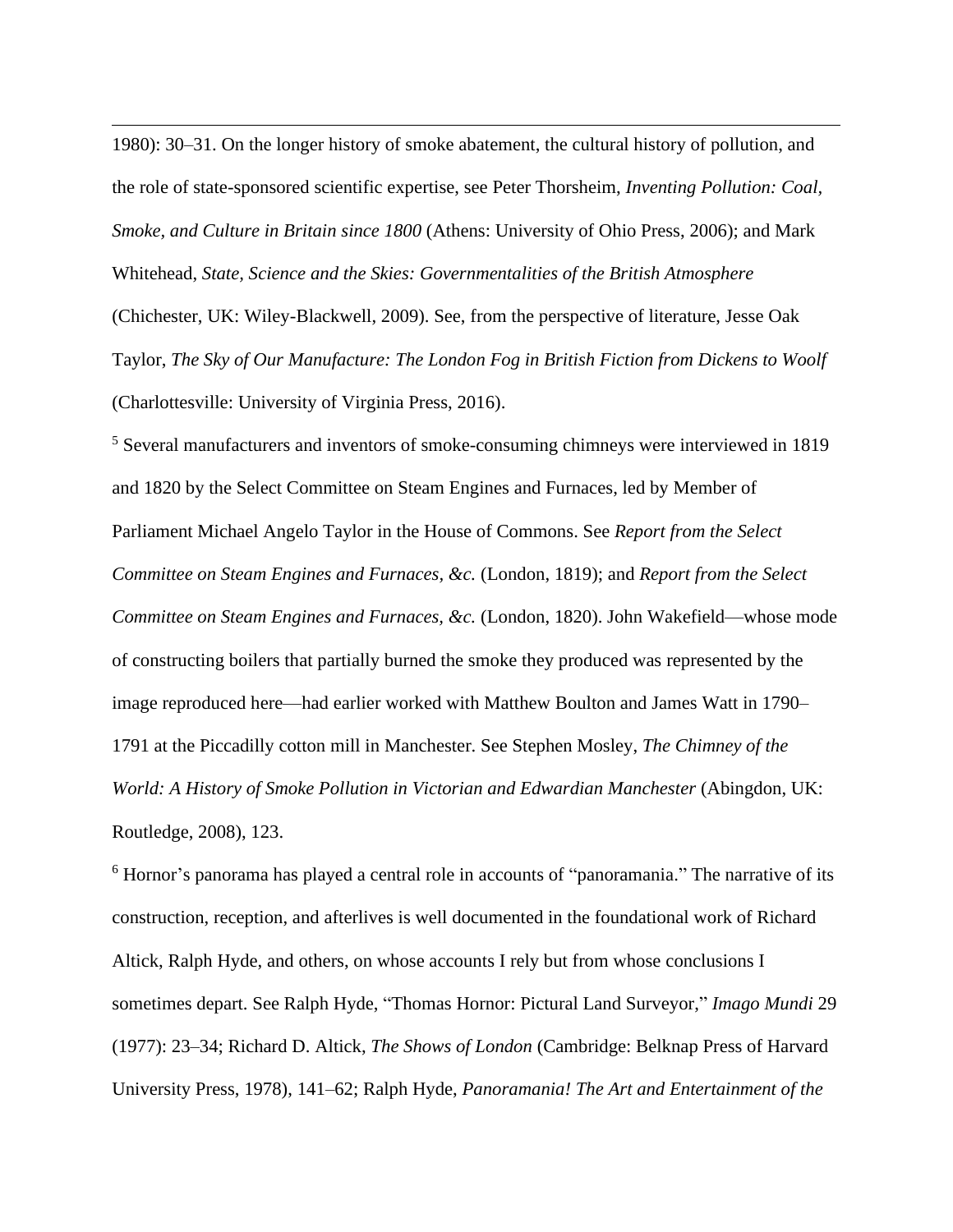*'All-Embracing' View* (London: Trefoil Publications, in association with Barbican Art Gallery, 1988), 79–96; Ralph Hyde, *The Regent's Park Colosseum or, "Without Hyperbole, the Wonder of the World," Being an Account of a Forgotten Pleasure Dome and Its Creators* (London: Ackermann, 1982); Arnold, *Re-presenting the Metropolis*, 2–5; Stephen Oettermann, *The Panorama: History of a Mass Medium* (Brooklyn: Zone Books, 1997), 132–40; John Brewer, "Sensibility and the Urban Panorama," *Huntington Library Quarterly* 70, No. 2 (June 2007): 229–49; Dana Arnold, "Panoptic Visions of London: Possessing the Metropolis," *Art History* 32, No. 2 (April 2009): 340–45; Peter Otto, "Artificial Environments, Virtual Realities, and the Cultivation of Propensity in the London Colosseum," in *Virtual Victorians: Networks, Connections, Technologies*, ed. Veronica Alfano and Andrew Stauffer (New York: Palgrave Macmillan, 2015), 167–87; and Peter Otto, *Multiplying Worlds: Romanticism, Modernity, and the Emergence of Virtual Reality* (Oxford, UK: Oxford University Press, 2011), 266–96. As with Hyde's early article, Otto's work in particular trains attention upon Hornor's career taken as a whole, as this article does; his discussion of the Colosseum as a social space of immersion intersects at points with mine but is focused more on questions of the "virtual" experience it staged for visitors (see especially "Artificial Environments, Virtual Realities"). For a key account that reinterprets the panorama's broader impact upon nineteenth-century visuality, see Jonathan Crary, "Géricault, the Panorama, and Sites of Reality in the Early Nineteenth Century," *Grey Room*, no. 9 (Fall 2002): 5–25. For a recent, incisive overview of the panorama and its historiography, see Katie Trumpener and Tim Barringer, "Introduction," in *On the Viewing Platform: The Panorama between Canvas and Screen*, ed. Katie Trumpener and Tim Barringer (New Haven: Yale University Press, 2020), 1–39, esp. 5–20. My thanks to Tim Barringer for sharing this with me in advance of its publication.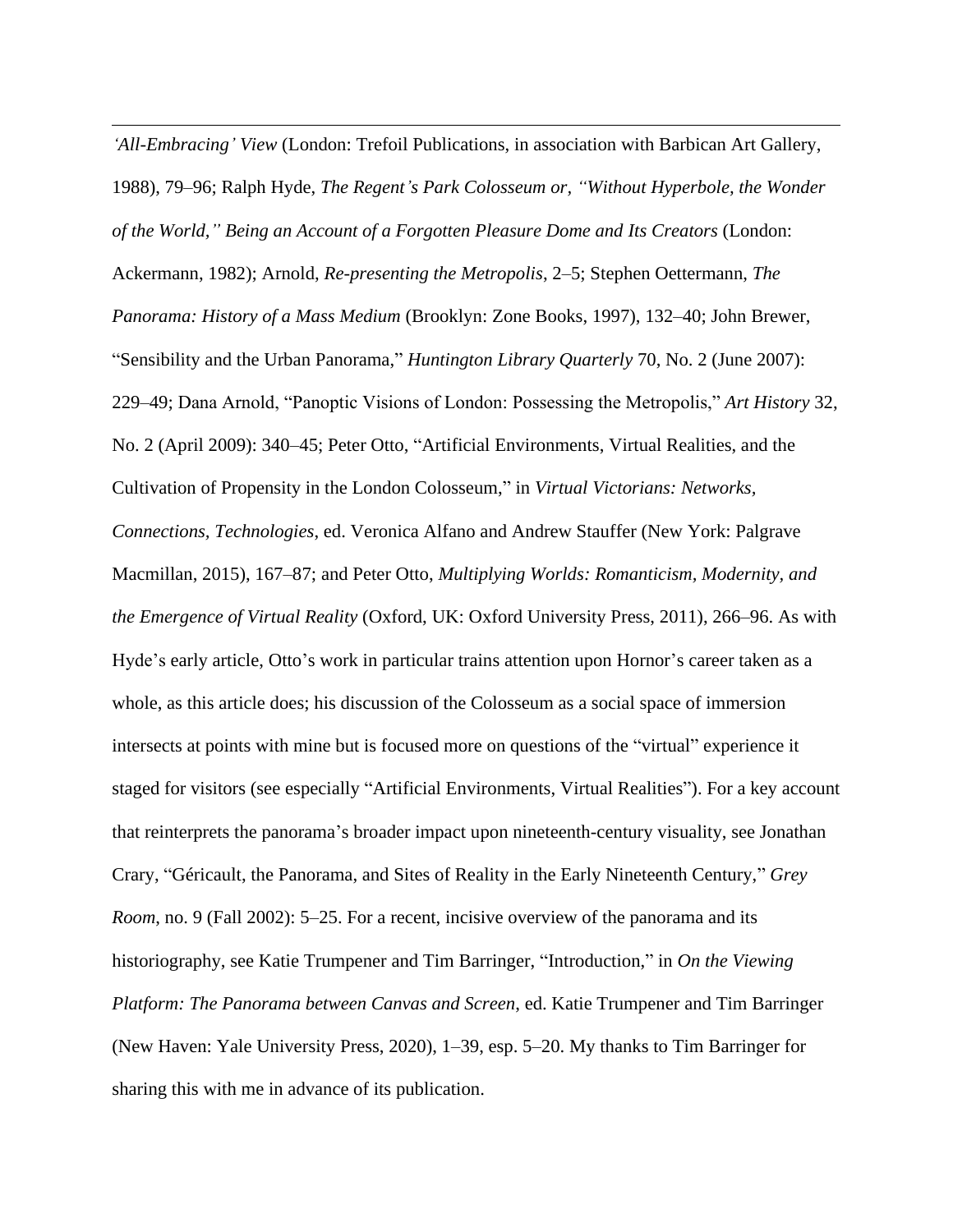$7$  "Circumambient air" was a frequently used term for what we might call atmosphere; see "Circumambient," in Abraham Rees et. al., *The Cyclopædia; or Universal Dictionary of Arts, Sciences, and Literature*, Vol. 8 (London: Longman, Hurst, Rees, Orme, & Brown, 1819). My consideration of the panorama is situated within a broader problematic identified by Eric C.H. de Bruyn—that is, art history's "limited set of concepts to define the multiple levels and circuits of exchange between art and its 'surround,' whether this is considered in an architectural, economic, social, technological, informational . . . sense" and the concomitant need to investigate the "dialectics" between "ecological systems and . . . systems of observation." See de Bruyn, "A Proposal: Must We Ecologize?" *Grey Room*, no. 77 (Fall 2019): 60, 63. For a rich account of "the idea of the medium as a sensible, atmospheric environment" in the early nineteenth century, see Antonio Somaini, "The Atmospheric Screen: Turner, Hazlitt, Ruskin," *Screen Genealogies: From Optical Device to Environmental Medium*, ed. Craig Buckley, Rüdiger Campe, and Francesco Casetti (Amsterdam: Amsterdam University Press, 2019), 159– 85.

<sup>8</sup> As Michel Foucault would posit (in a footnote) in his discussion of Jeremy Bentham and the "sovereign gaze" of the Panopticon, visitors to Barker's panorama "occupied exactly the place of the sovereign gaze." See Michel Foucault, *Discipline and Punish: The Birth of the Prison*, trans. Alan Sheridan (1975; New York: Vintage Books, 1995), 317n4.

 $9<sup>9</sup>$  In this sense, we can locate his project within the longer trajectory of Western picturing's contention with the disruptive materiality of cloud and air that Hubert Damisch charts in *A Theory of /Cloud/: Toward a History of Painting*, trans. Janet Lloyd (1972; Stanford, CA: Stanford University Press, 2002).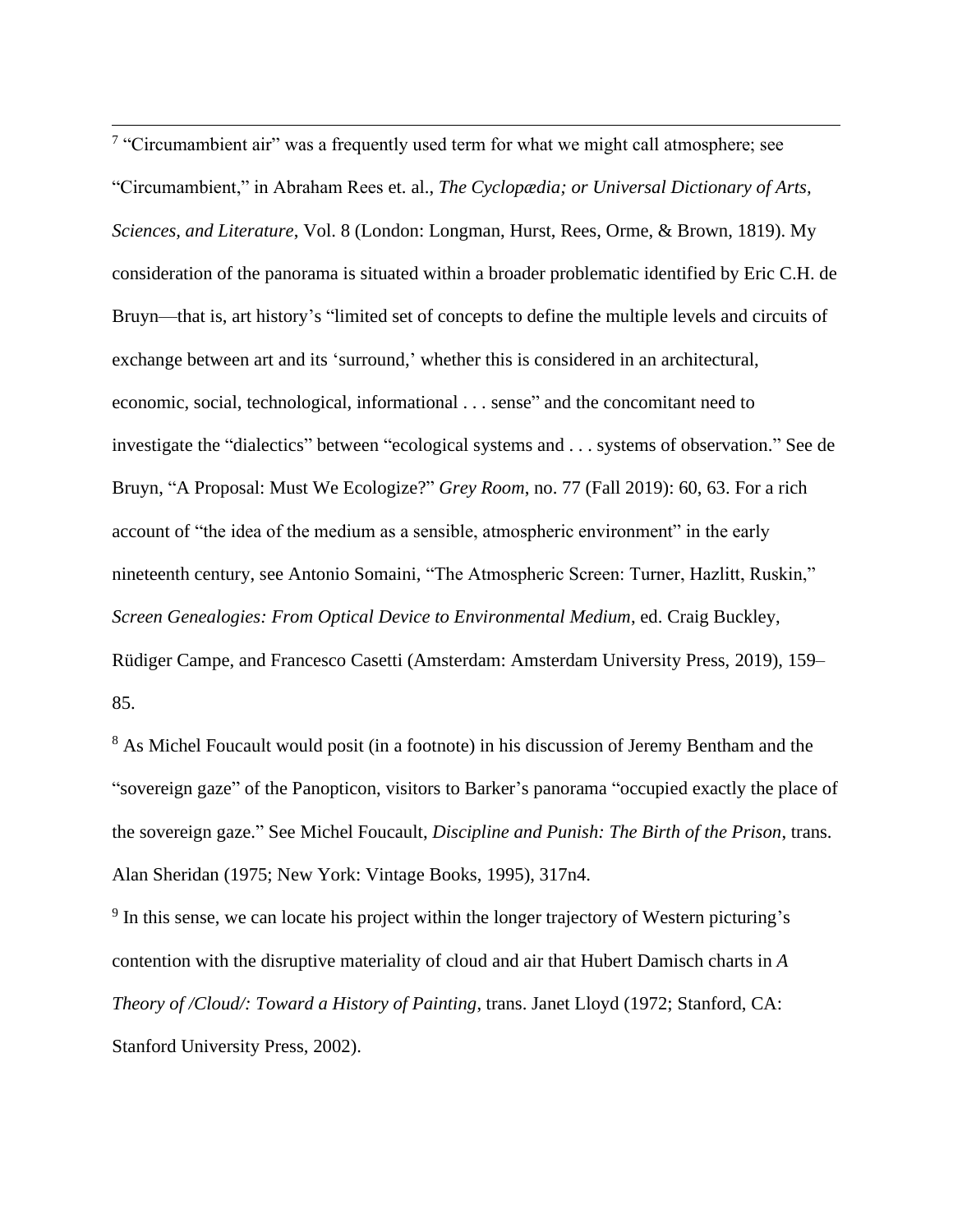<sup>10</sup> Michael Osman, *Modernism's Visible Hand: Architecture and Regulation in America*  (Minneapolis: University of Minnesota Press, 2018), viii. Osman's account, while focused on the United States, begins with the debates around ventilation and the management of air during the redesign of the Houses of Parliament in the 1840s.

<sup>11</sup> My arguments here build on Arnold's accounts of Hornor's panorama within the context of London's speculative development and commodified "re-presentation": see Arnold, "Panoptic Visions," 332–350; and Arnold, *Re-presenting the Metropolis*.

<sup>12</sup> Hyde, "Thomas Hornor," 23–34; Hyde, *Regent's Park Colosseum*, 11. On Hornor's surveys, see also Otto, *Multiplying Worlds*, 268–72.

<sup>13</sup> See Sarah Bendall, "Estate Plan" and "Property Mapping in Great Britain," *The History of Cartography, Volume 4: Cartography in the European Enlightenment*, ed. Matthew H. Edney and Mary Sponberg Pedley (Chicago: University of Chicago Press, 2020), 1133–38, 1171–75. See also Ian D. Whyte, *Landscape and History since 1500* (London: Reaktion Books, 2002), 94; and Ron Broglio, *Technologies of the Picturesque: British Art, Poetry, and Instruments, 1750– 1830* (Lewisburg: Bucknell University Press, 2008), 57. This rise in private surveys developed in tandem with the British state's increasing emphasis on the survey as a mode of military and colonial control (e.g., the military surveys of Scotland after the Jacobite rebellion). See Caren Kaplan, *Aerial Aftermaths: Wartime from Above* (Durham, NC: Duke University Press, 2018), 34–67.

<sup>14</sup> For the foundational histories of British landscape painting and the politics of enclosure, see John Barrell, *The Dark Side of the Landscape: The Rural Poor in English Painting 1730–1840* (Cambridge, UK: Cambridge University Press, 1980); David Solkin, *Richard Wilson: The Landscape of Reaction* (London: Tate Gallery, 1982); and Ann Bermingham, *Landscape and*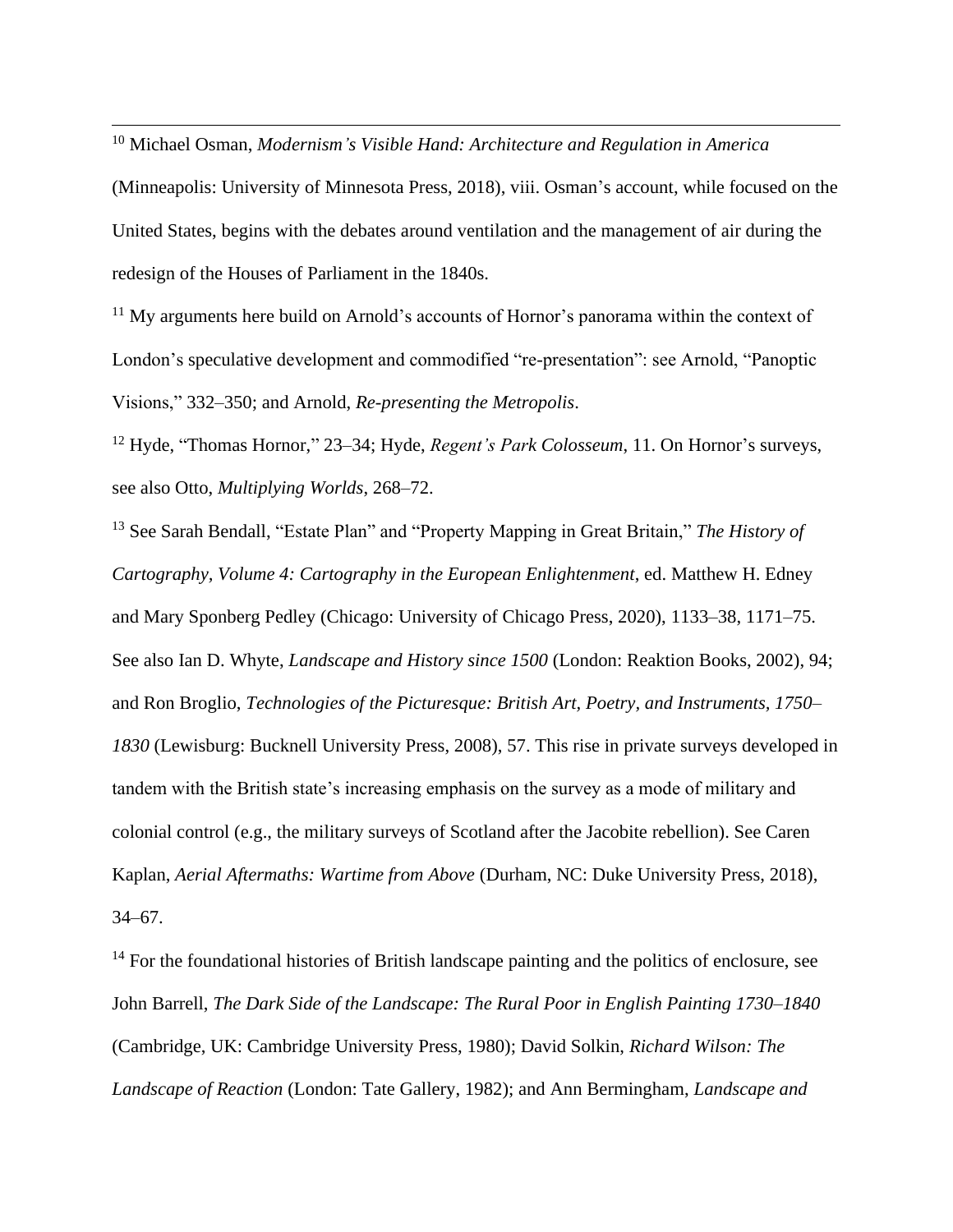*Ideology: The English Rustic Tradition, 1740–1860* (Berkeley and Los Angeles: University of California Press, 1986).

<sup>15</sup> On the way in which the "perpetual retrospect to an 'organic' or 'natural' society" was a key structuring "myth" in the age of enclosure, see Raymond Williams, *The Country and the City* (Oxford, UK: Oxford University Press, 1973), 96–107.

<sup>16</sup> Thomas Hornor, *Description of an Improved Method of Delineating Estates, with a Sketch of the Progress of Landscape Gardening in England, and Opinions on the Picturesque Effects Attempted in Rural Ornament* (London: J. Harding, 1813), 5.

<sup>17</sup> On this movement between aerial and ground-based views in Hornor's surveys, see Otto, *Multiplying Worlds*, 270.

<sup>18</sup> Hornor, *Improved Method*, 13. On the survey's originary aerial positionality—"an embodied form of perception, *as if* flying far above the earth"—see Kaplan, 36; emphasis in the original. <sup>19</sup> Hornor, *Improved Method*, 14.

<sup>20</sup> Leonardo da Vinci, *A Treatise on Painting*, trans. Jean François Rigaud (London: J. Taylor, 1802), 158–79. On Rigaud's translation and the afterlives of da Vinci's text in the nineteenth century, see Janis Bell, "Rigaud's Popular Translation of Leonardo's Treatise on Painting (1802)," in *Leonardo in Britain: Collections and Historical Reception*, ed. Juliana Barone and Susanna Avery-Quash (Florence: Leo S. Olschki, 2019), 243–65.

<sup>21</sup> T.H. Fielding, *Synopsis of Practical Perspective Lineal and Aerial* (London, 1829), 116. Fielding's comment is one of several early nineteenth-century descriptions of the system of aerial perspective as a means to regulate pictorial distance. The sense that British landscape painting had perhaps gone too far in emphasizing the aerial medium of vision was suggested in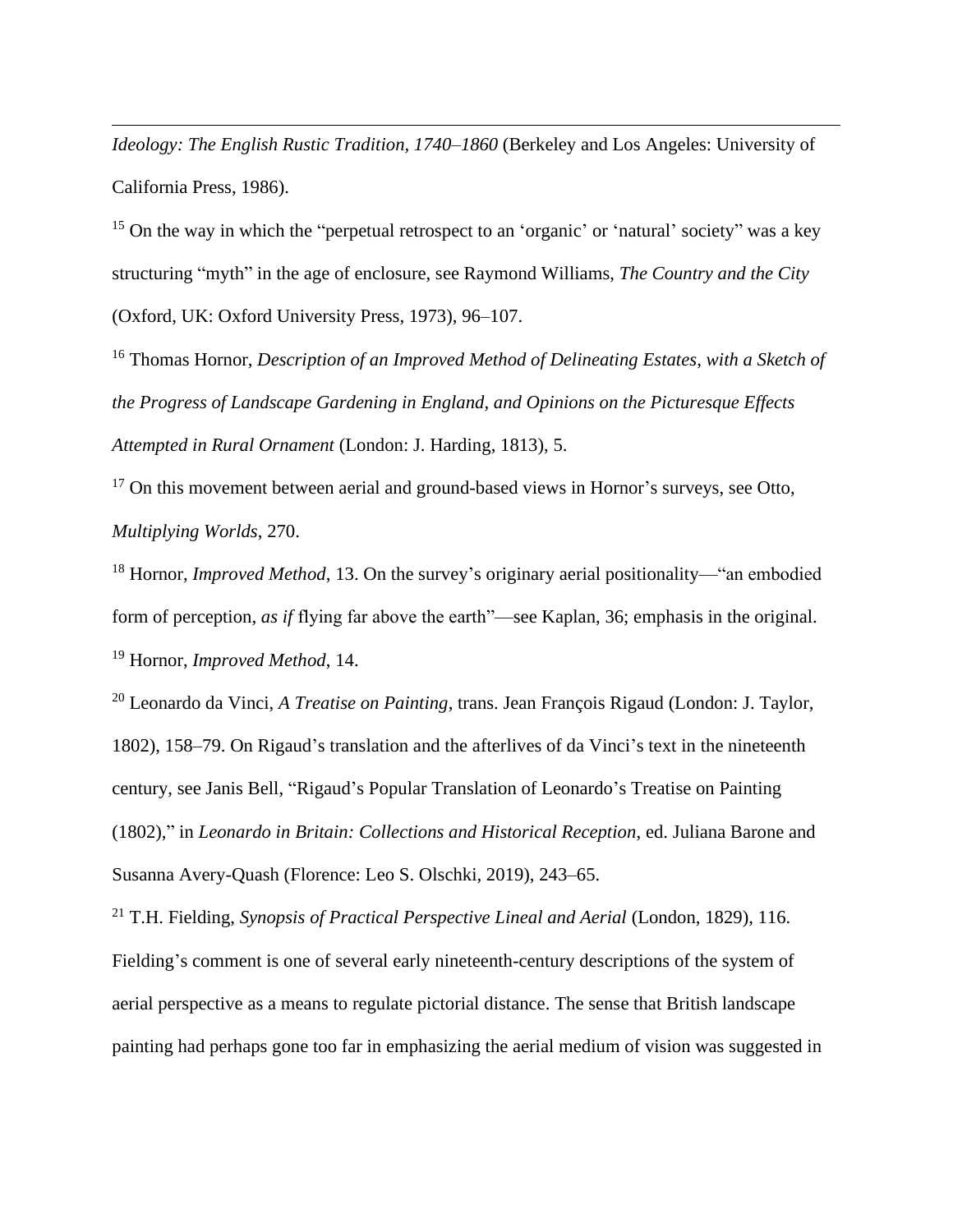William Hazlitt's notorious aside casting J.M.W. Turner's paintings as "too much abstractions of aerial perspective." Hazlitt, "On Imitation," in *The Round Table,* vol. 2 (Edinburgh, 1817), 19.  $22$  This vertical materialization of air should be connected to what Kaplan calls "aerostatic spacing" in her genealogy of aerial images—tied specifically to the aerial views in Thomas Baldwin's *Airopaidia* (1786). See Kaplan, 76–95.

<sup>23</sup> Hornor, *Improved Method*, 11.

<sup>24</sup> Hornor, *Improved Method*, 10.

<sup>25</sup> See Otto, *Multiplying Worlds*, 282–83. Hyde also notes Edwards Vaughan's position as a "wealthy London solicitor": (Hyde, "Thomas Hornor," 26). For an overview of Edwards Vaughan, see Terry Jenkins, "Edwards Vaughan (Formerly Edwards), John (1772–1833)," in *The History of Parliament: The House of Commons 1820–1832*, ed. D.R. Fisher (Cambridge, UK: University of Cambridge Press, 2009),

https://www.historyofparliamentonline.org/volume/1820-1832/member/edwards-vaughan-john-1772-1833. For more on Hornor's work in Wales, including his connections to Edwards Vaughan and Nash, see Elis Jenkins, "Thomas Hornor," *Glamorgan History*, vol. 7 (Cowbridge, UK: D. Brown and Sons, 1971), 37–50.

<sup>26</sup> See John Summerson, *The Life and Work of John Nash: Architect* (Cambridge: MIT Press, 1980), 26–28, 69–73, 141–42, 170–74.

<sup>27</sup> Jenkins, "Edwards Vaughan."

 $28$  On this watercolor, see Bethany MyIntyre, cat. no. 53, in Tim Barringer and Oliver Fairclough, *Pastures Green and Dark Satanic Mills: The British Passion for Landscape* (New York: American Federation for the Arts; London: D Giles, 2014), 150.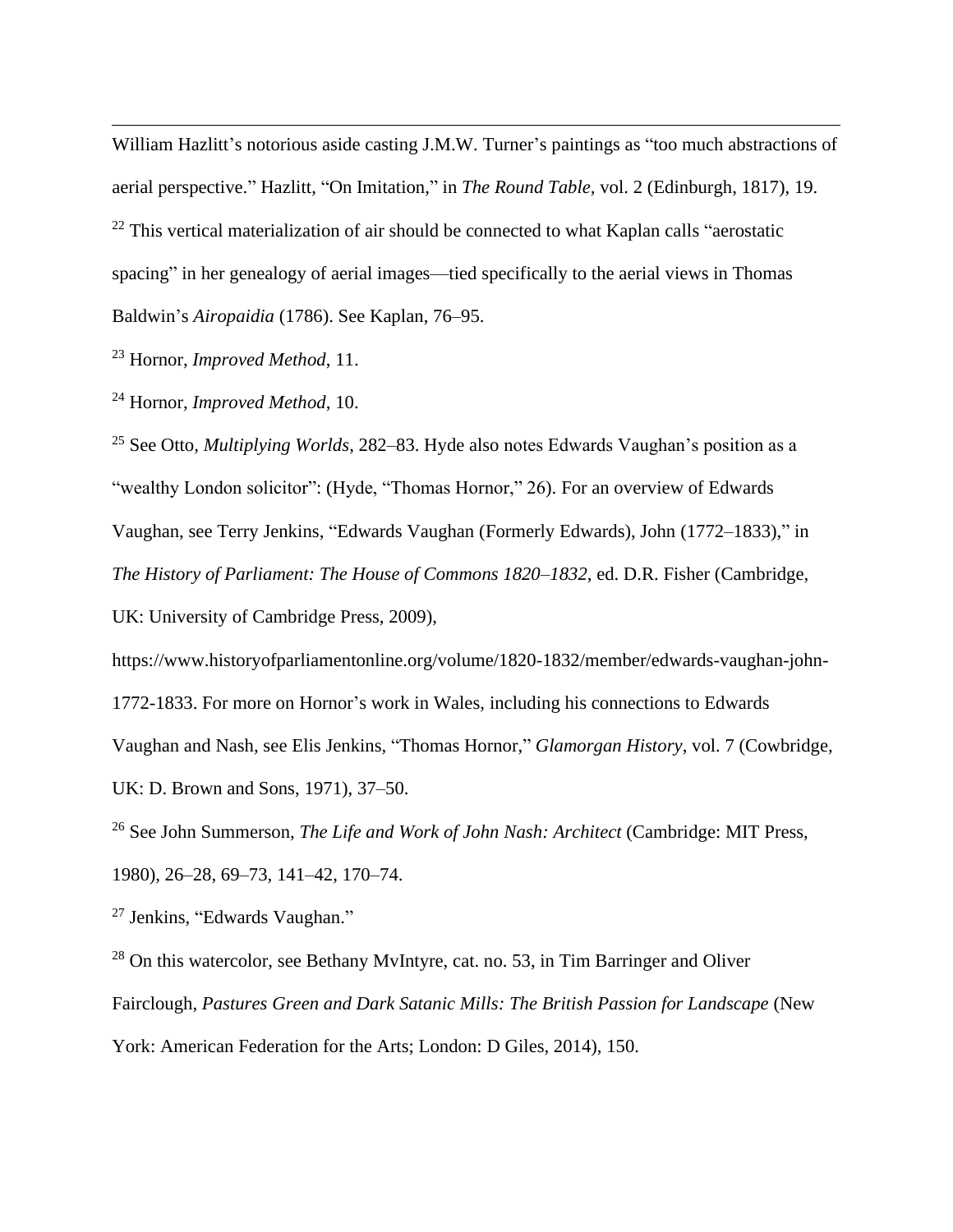<sup>29</sup> For references, see Summerson, 27; entry on "Cadoxton," in Samuel Lewis, *A Topographical Dictionary of Wales*, 2nd ed., Vol. II (London: S. Lewis, 1840), upg. The archives of the Rheola estate include numerous documents relating to mineral and coal extraction on the estate and surrounding region, beginning around 1800. See *Annual Report of the National Library of Wales* (Aberystwyth: National Library of Wales, 1965), 24–25.

<sup>30</sup> This is not to say that coal from South Wales was supplying London's domestic fires and manufactures in this moment. The products of the South Wales coal fields remained in relatively regional circulation until the 1840s, when the mining of steam coal and the advent of railroad networks led to its much wider application; moreover, the coal mined in this area before the 1840s was mostly not suitable for domestic use in London. See A. H. John, *The Industrial Development of South Wales, 1750–1850* (1950; Cardiff: Merton Priory Press, 1995), 113–22. My thanks to Aleksandr Bierig for his generous advice and suggestions on this point.  $31$  We might see Hornor's repeated insistence on picturing and describing his observatory as one of the kinds of "reality effects" that, as Crary writes, abounded in the nineteenth century's cultures of spectacle, such as the engraving of the "Plan of the Raft of the Medusa" that specified the position of the eyewitness narrative of this marine disaster, which would subsequently be replicated in text, painting, and panorama. See Crary, 5–25.

<sup>32</sup> On an earlier version of Hornor's image of his observational apparatus, published in *The Mirror* on 17 May 1821, and Hornor's means of presenting himself as a kind of "explorer," see Otto, *Multiplying Worlds*, 284.

<sup>33</sup> Thomas Hornor, *Prospectus of a View of London and the Surrounding Country, Taken with Mathematical Accuracy from an Observatory Purposely Erected over the Cross of St Paul's Cathedral* (London, 1823), 3. As Hyde notes, the *Prospectus* was published in two different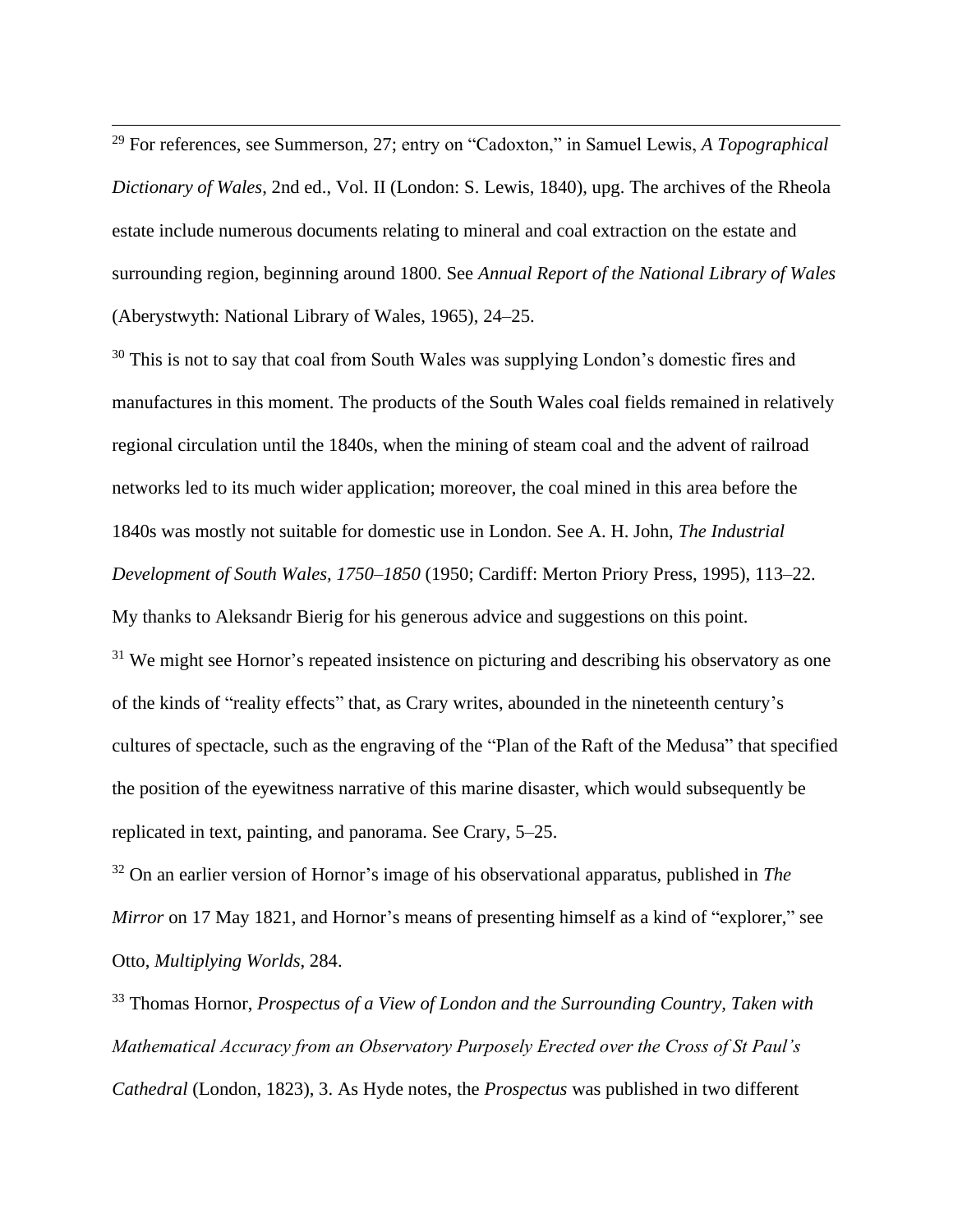versions and multiple printings in 1822 and 1823. See Hyde, "Thomas Hornor," 29. This returning gaze was not merely imaginary; Hornor complemented his observations from the dome with travel around the city to "collate these sketches with many of the individual objects." Hornor, *Prospectus*, 23. On this see Bernard Comment, *The Painted Panorama*, trans. Anne-Marie Glasheen (London: Reaktion, 1999), 113–14. This should be connected with the groundlevel measurements of surveying that are translated into the survey's aerial view. See Kaplan, 36. On the ways that Hornor's panorama brings together the possessive, static "view from above" and the dynamic experience of the pedestrian, see Arnold, "Panoptic Visions," 342–45.

 $34$  On the experience of the pedestrian in the "new bourgeois metropolis" of London, see Arnold, *Re-presenting the Metropolis*, 25–42; and Lynda Nead, *Victorian Babylon: People, Streets, and Images in Nineteenth-Century London* (New Haven: Yale University Press, 2000).

<sup>35</sup> Thomas Hornor, "Notice to the Possessors of Property in and around London," ms., ca. 1823– 1825, in Yale Center for British Art, Rare Books and Manuscripts. This notice is found in connection to a corrected proof of a second edition of Hornor's *Prospectus*.

<sup>36</sup> John Barrell, "The Public Prospect and the Private View: The Politics of Taste in Eighteenth-Century Britain," in *Reading Landscape: Country, City, Capital*, ed. Simon Pugh (Manchester: Manchester University Press, 1990), 19–40.

 $37$  On Hornor's project in the context of the contested boundary between entertainment and scientific inquiry, see Jennifer Tucker, "Voyages of Discovery on Oceans of Air: Scientific Observation and the Image of Science in an Age of 'Baloonacy,'" *Osiris* 11 (1996): 157. <sup>38</sup> Hornor, *Prospectus*, 17–18.

<sup>39</sup> Hornor, *Prospectus*, 15–17. For his sketching, Hornor used a focusing device likely related to Cornelius Varley's graphic telescope. On the graphic telescope, see Charlotte Klonk, *Science*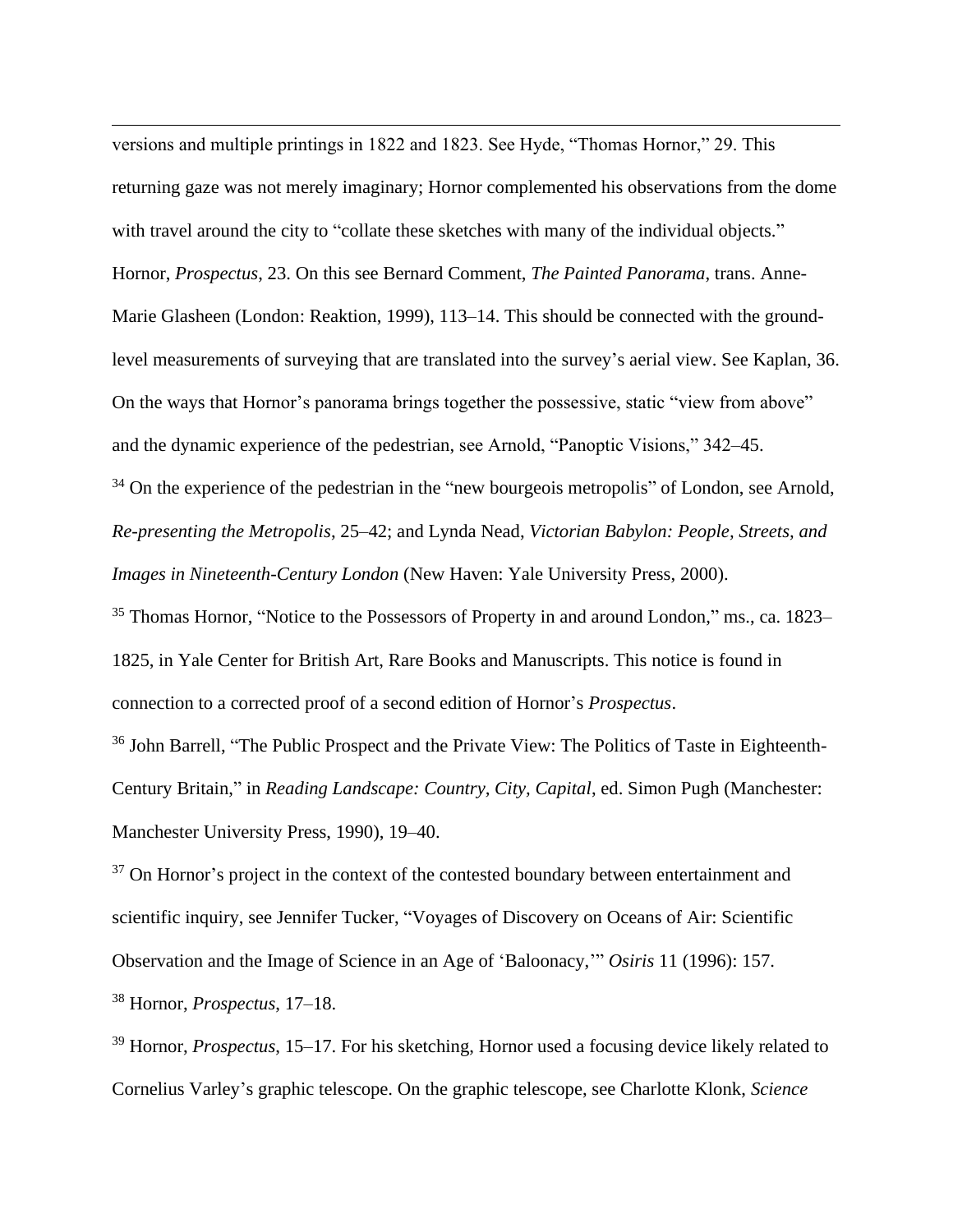*and the Perception of Nature: British Landscape Art in the Late Eighteenth and Early Nineteenth Centuries* (New Haven and London: Yale University Press, 1996), 130–35.

40 "The Stranger: No. II," *Morning Post*, 27 March 1823, 3. For a survey of newspaper and journal accounts of Hornor's exploits and the afterlife of the Colosseum, see Altick, 141–62; and Hyde, *The Regent's Park Colosseum*.

<sup>41</sup> See Greg Smith et al., *Thomas Girtin: The Art of Watercolour* (London: Tate Publishing, 2002), 188–205; and Greg Smith, "The 'Connoisseur's Panorama': Thomas Girtin's *Eidometropolis* (1801–1803) and a New Visual Language for the Modern City," *British Art Studies* 10 (2018), https://www.britishartstudies.ac.uk/issues/issue-index/issue-10/girtinpanorama.

42 "Monthly Retrospect of the Fine Arts," *Monthly Magazine* 14 (October 1802): 254–55, quoted in Oettermann, 120.

<sup>43</sup> Smith, "The 'Connoisseur's Panorama." For other discussions of smoke as a defining characteristic of London and urban modernity, see William Cavert, "Urban Air Pollution and *The Country and the City*," *Global Environment* 9, no. 1 (2016): 149–65; and Taylor, 2.

<sup>44</sup> John Bonehill and Stephen Daniels, "Projecting London: Turner and Greenwich," *Oxford Art Journal* 35, no. 2 (2012): 171–94.

<sup>45</sup> On the maps that Turner represents in the context of the history of London's development, see Bonehill and Daniels, "Projecting London," 180–84.

<sup>46</sup> See Arnold, *Re-presenting the Metropolis*, 4.

<sup>47</sup> "Specification of the Patent granted to Mr. Robert Barker, of the City of Edinburgh  $\dots$  for his Invention of an entire new Contrivance or Apparatus, called by him *La Nature à Coup dŒil* . . . dated June 19, 1787," *Repertory of Arts and Manufactures,* vol. 4 (London, 1796): 165–67.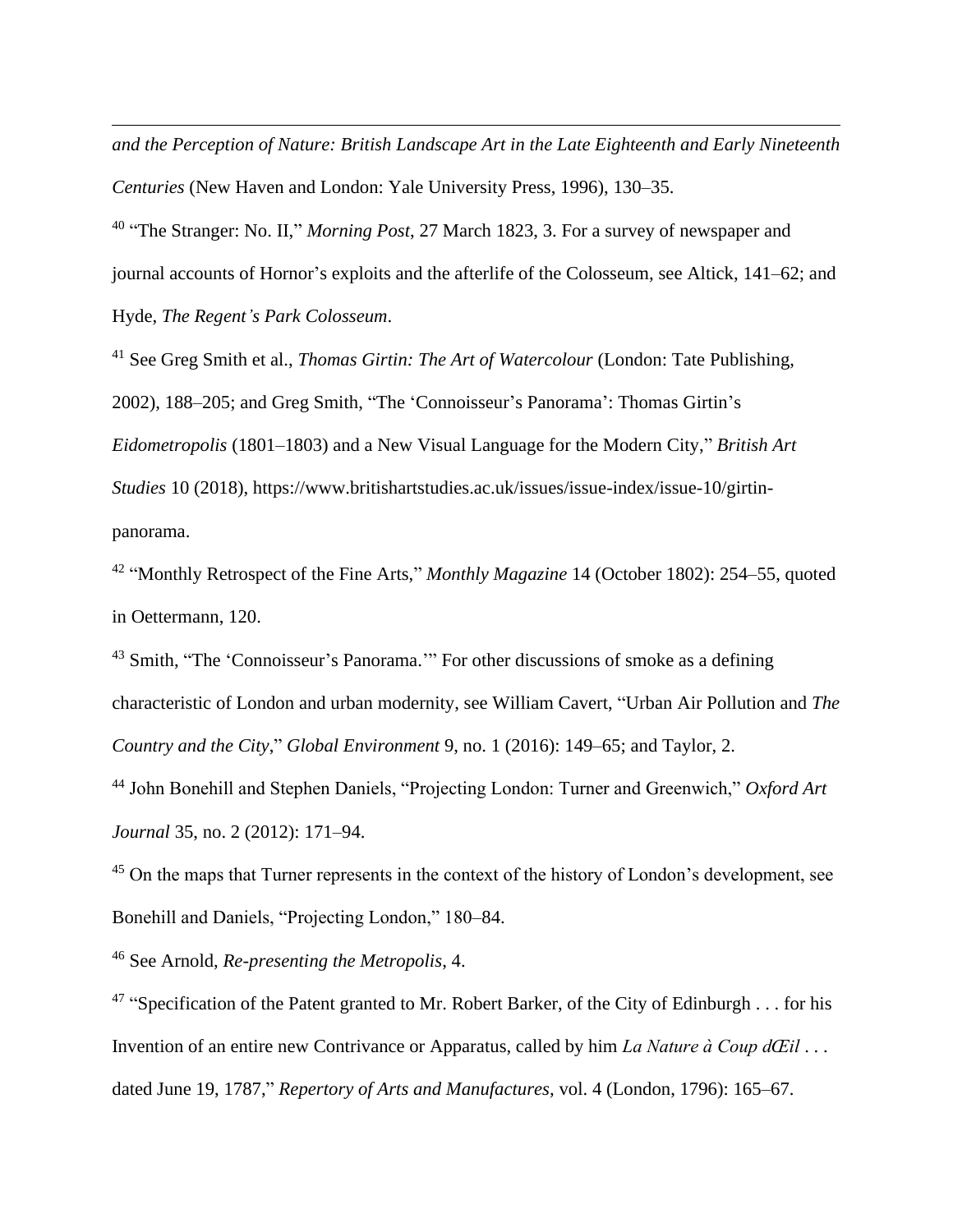<sup>48</sup> The panoramic structure thus relates to broader nineteenth-century investigations into controlled milieus of sensory experience and experiment—for example, the greenhouse and the aquarium—which developed as key spaces of calibrated investigation and sensory experience. See Christina Wessely, "Watery Milieus: Marine Biology, Aquariums, and the Limits of Ecological Knowledge circa 1900," *Grey Room* 75 (Spring 2019): 36–59. Otto suggests such connections between the Panorama and other enclosed, artificial environments of sociality, like the Crystal Palace. Otto, "Artificial Environments, Virtual Realities," 182–83. See also Richard Maxwell with Katie Trumpener, "Panorama, Glasshouse, Museum: Alexander von Humboldt, Franz Boas, Gustaf Kolthoff," in *On the Viewing Platform*, 154–69.

<sup>49</sup> On the Eidophusikon, see Altick, 117–27; Iain McCalman, "Magic, Spectacle, and the Art of de Loutherbourg's Eidophusikon," in *Sensation and Sensibility: Viewing Gainsborough's* 

*"Cottage Door,"* ed. Ann Bermingham (New Haven: Yale Center for British Art, 2005), 181– 97; and Ann Bermingham, "Technologies of Illusion: De Loutherbourg's Eidophusikon in Eighteenth-Century London," *Art History* 39, no. 2 (April 2016): 376–99.

<sup>50</sup> On the Diorama in London, see Altick, 163–72.

<sup>51</sup> Brewer, 236. See, also, Markman Ellis, "'Spectacles within Doors': Panoramas of London in the 1790s," *Romanticism* 14, no. 2 (July 2008): 133–48

<sup>52</sup> Oettermann briefly considers "Hornor's view" as "that of the real estate agent" or a "mailorder catalogue," though he does not connect this to the Colosseum's position in London's landscape. See Oettermann, 137.

<sup>53</sup> See Arnold, *Re-presenting the Metropolis*, 48–51, 108–09; and Dana Arnold, "A Family Affair: Decimus Burton's Designs for the Regent's Park Villas," in *The Georgian Villa*, ed. Dana Arnold (Stroud, UK: Alan Sutton, 1998), 105–17. James Burton was familiar with Hornor's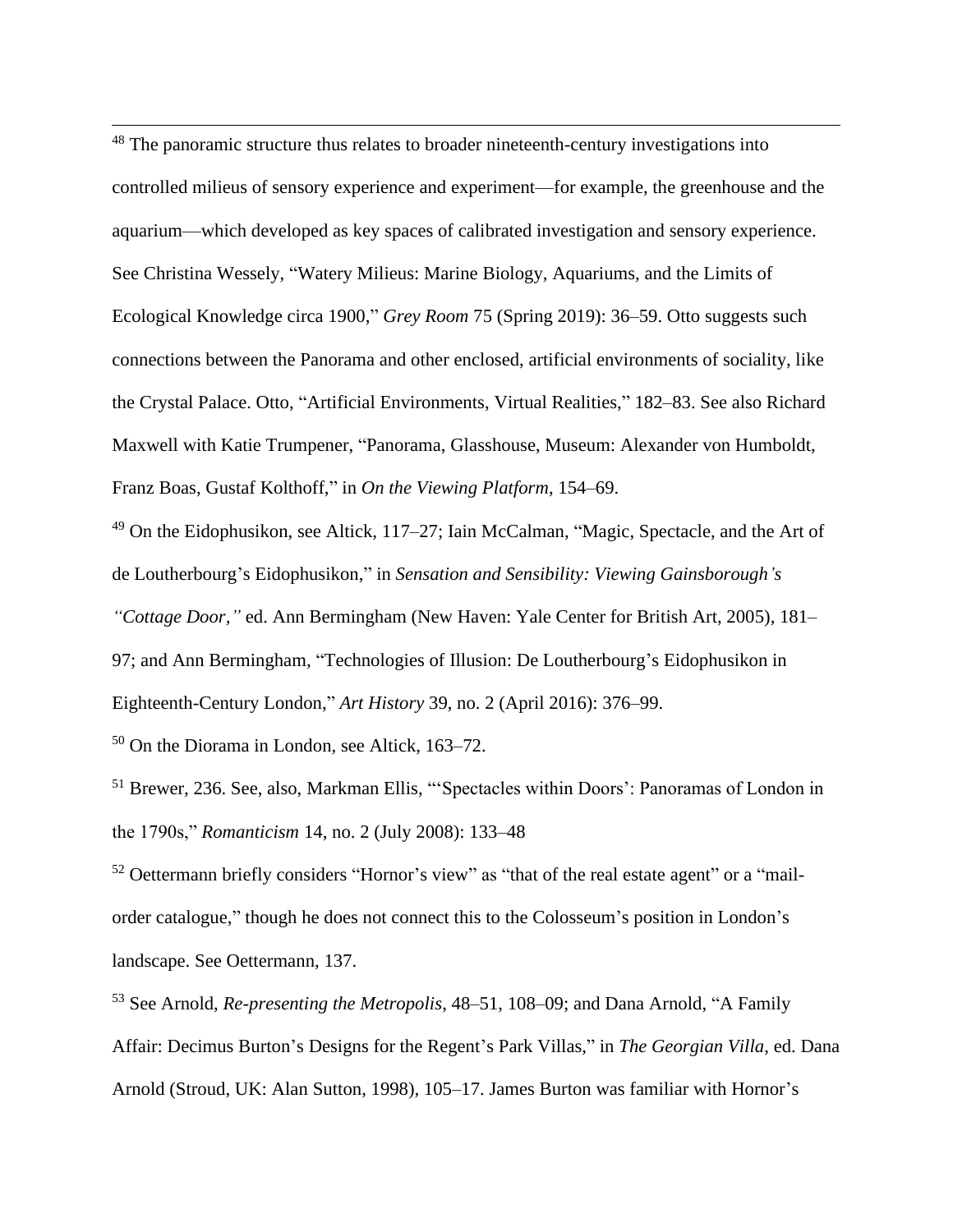*Improved Method of Delineating Estates with Plates*, and Peter Bohan suggests that the elder Burton probably introduced Burton to Hornor. See Peter Bohan, "James and Decimus Burton: Architectural Trends in England Exemplified by Their Work" (Ph.D. diss., Yale University, 1961), 48n29.

<sup>54</sup> John Nash, "Report on Mr Hornor's application for Ground in Marylebone Park on which to erect a building to exhibit a Panorama of London, Jan 11, 1824," in National Archives, CRES 2/777/15. The negotiations for the design of the building and rent of the land were subject to the calculating logic of street frontage upon which Nash's speculation was founded. See John Nash, "Returning [draft] Agreement with Mr Hornor for a building lease of ground east side of Marylebone Park," 19 January, 1824 in National Archives, 2/777; and John Nash, "Report on Mr Hornor's appl'n for additional ground," May 17, 1824, National Archives, CRES 2/777. <sup>55</sup> See Hornor, *Sketches in the Grounds of Marshalls, the Seat of Rowland Stephenson, Esq.*,

1824, in Yale Center for British Art, Rare Books and Manuscripts.

<sup>56</sup> Hyde, *Regent's Park Colosseum*, 21, 28–37.

57 "The Colosseum," *Sun*, 10 October 1829, 1.

58 "The London Colosseum," *The Kaleidoscope*, 20 January 1829, 239.

<sup>59</sup> For a detailed description of the process of completing the painting, one on which I have relied for this article, see Altick, 142–46. See also Hyde, *The Regent's Park Colosseum*, 23–28.

 $60$  On Thornhill's paintings, see Richard Johns, "'An Air of Grandeur and Modesty': James

Thornhill's Painting in the Dome of St. Paul's Cathedral," *Eighteenth-Century Studies* 42, no. 4

(Summer 2009): 501–27. On the later employment of Parris's system, from which this

illustration is drawn, see "Restoration of the Paintings in the Dome of St. Paul's," *Illustrated* 

*London News*, December 24, 1853, 560–62.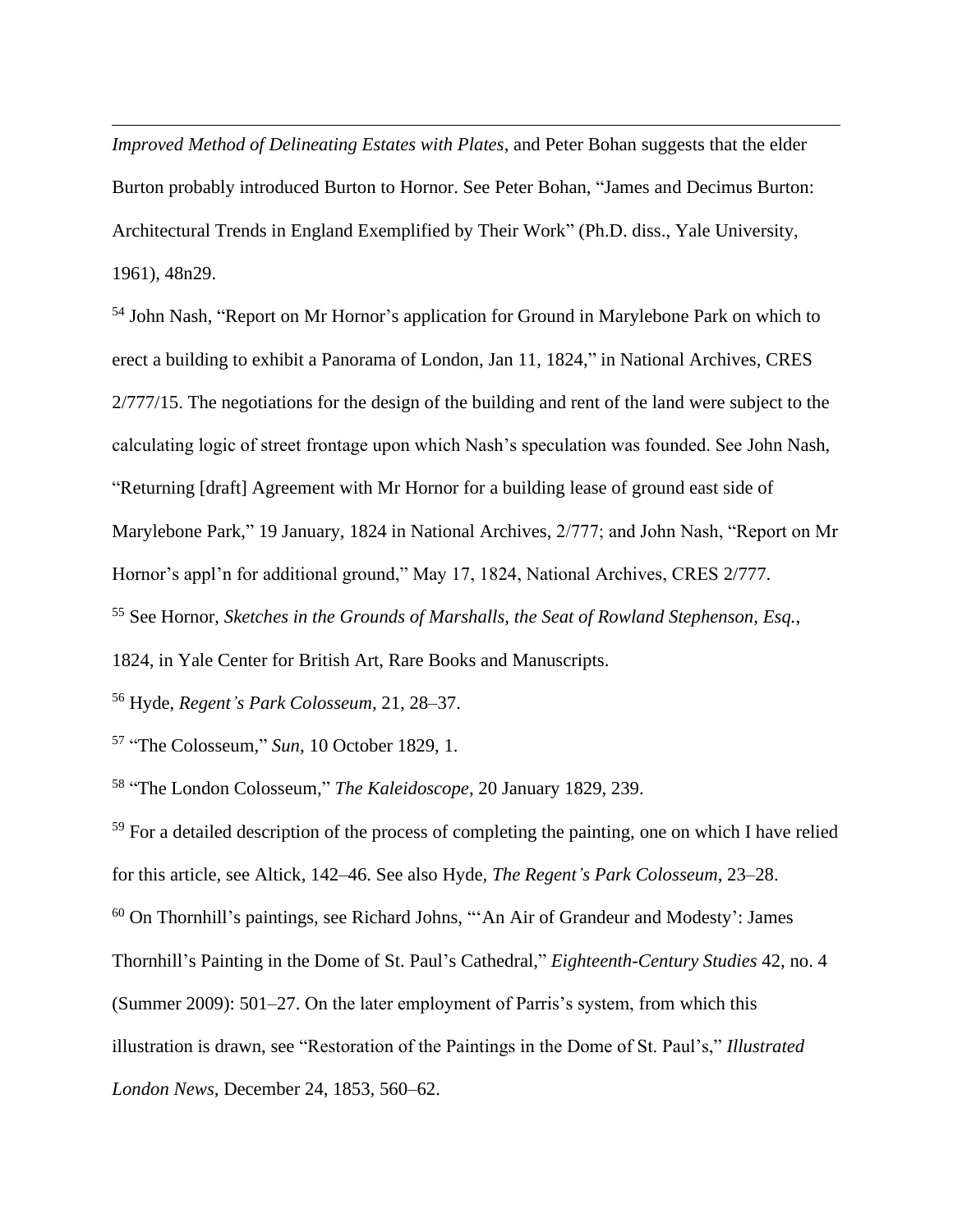<sup>61</sup> J[ohn] B[ritton], *A Brief Account of the Colosseum in the Regent's Park, London . . .* (London: Printed for the proprietors, 1829), 7.

62 "The Colosseum," *Literary Gazette*, 17 January 1829, 43; Hyde, *Regent's Park Colosseum*, 27.

 $63$  On the broader history of visual technologies as means to "delimit" as well as to "stimulate" sensory experience in nineteenth-century London, see Christopher Otter, "Cleansing and Clarifying: Technology and Perception in Nineteenth-Century London," *Journal of British Studies* 43, no. 1 (January 2004): 40–64.

64 "The Colosseum," *London Courier and Evening Gazette*, 4 January 1830, 1.

65 "The Colosseum, Regent's Park," *New Monthly Magazine and Literary Journal*, October 1829, 434.

66 "The Colosseum," *Literary Gazette*, 42.

<sup>67</sup> John Constable to John Fisher, 23 October 1821, in *John Constable's Correspondence*, vol.

12, ed. R.B. Beckett (Ipswich: Suffolk Records Society, 1968), 77.

<sup>68</sup> "The Colosseum, Regent's Park," 433. On the panorama and the function of distance in the mechanics of illusion, see Comment, 110–14; and Crary, 19–20.

<sup>69</sup> Burton had incorporated technologically sophisticated conservatories into his designs for villas in Regent's Park in the early 1820s and would later be partially responsible for some of the most advanced glass structures (and horticultural heating systems) in Britain, including the Winter Garden in Regent's Park and the Palm House at Kew, both completed in the 1840s. See, among others, Edward J. Diestelkamp, "Fairyland in London: The Conservatories of Decimus Burton," *Country Life*, 19 May 1983, 1,342–44; and Dana Arnold, "The Architect and the Metropolis: The Work of James and Decimus Burton in London and Dublin, c. 1800–1840" (Ph.D. diss.,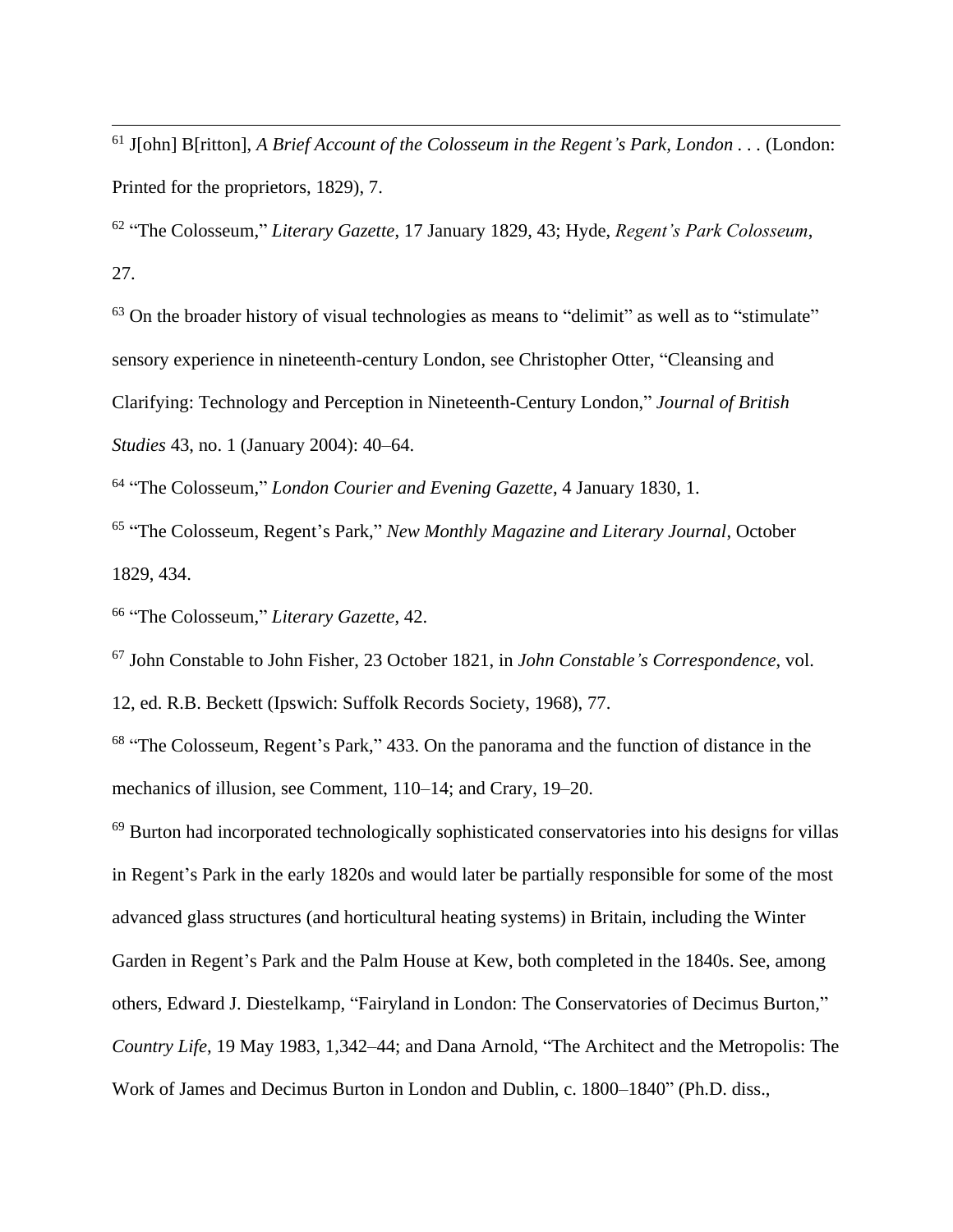University of London, 1997), 133–34. Advertisements for the Colosseum repeatedly noted the functioning of the building's ventilation and heating structures, reminding visitors in December 1832 that the "whole of the interior is now lighted up and thoroughly warmed for the Season." "The Colosseum, Regent's Park," *Morning Advertiser*, 12 December 1832, 2. In 1835, the building had a new "pipes and warm air apparatus" installed—perhaps signaling a steam-heated system; see Hyde, *The Regent's Park Colosseum*, 47.

70 "The Colosseum," *London Magazine*, February 1829, 104–5; emphasis in original.

<sup>71</sup> "The Colosseum," *London Magazine*, 104.

<sup>72</sup> "The Colosseum," *London Magazine*, 106–8.

<sup>73</sup> The commissioner of Hornor's view of Rheola—Edwards Vaughan—would be targeted for such greed. Vaughan had owned the Southwark Water Works, central to the city's water supply, since 1822. By 1832, George Cruickshank had published a caricature of him and the Waterworks, decrying his "liquid corruptions" and the "excrementitious" water the company supplied. See George Cruikshank, *Source of the Southwark Waterworks*, 1832, engraving and letterpress.

<sup>74</sup> [Charles Knight], "The Colosseum," *Monthly Supplement of the Penny Magazine of the Society for the Diffusion of Useful Knowledge*, 28 February–31 March 1833, 121–22. This article repeats verbatim the description of the "stilled" atmosphere given in the account from the *London Magazine*. On this passage, and the critique of London it offers, as reflecting the "differential between the actual and virtual," see Otto, "Artificial Environments, Virtual Realities," 174–75.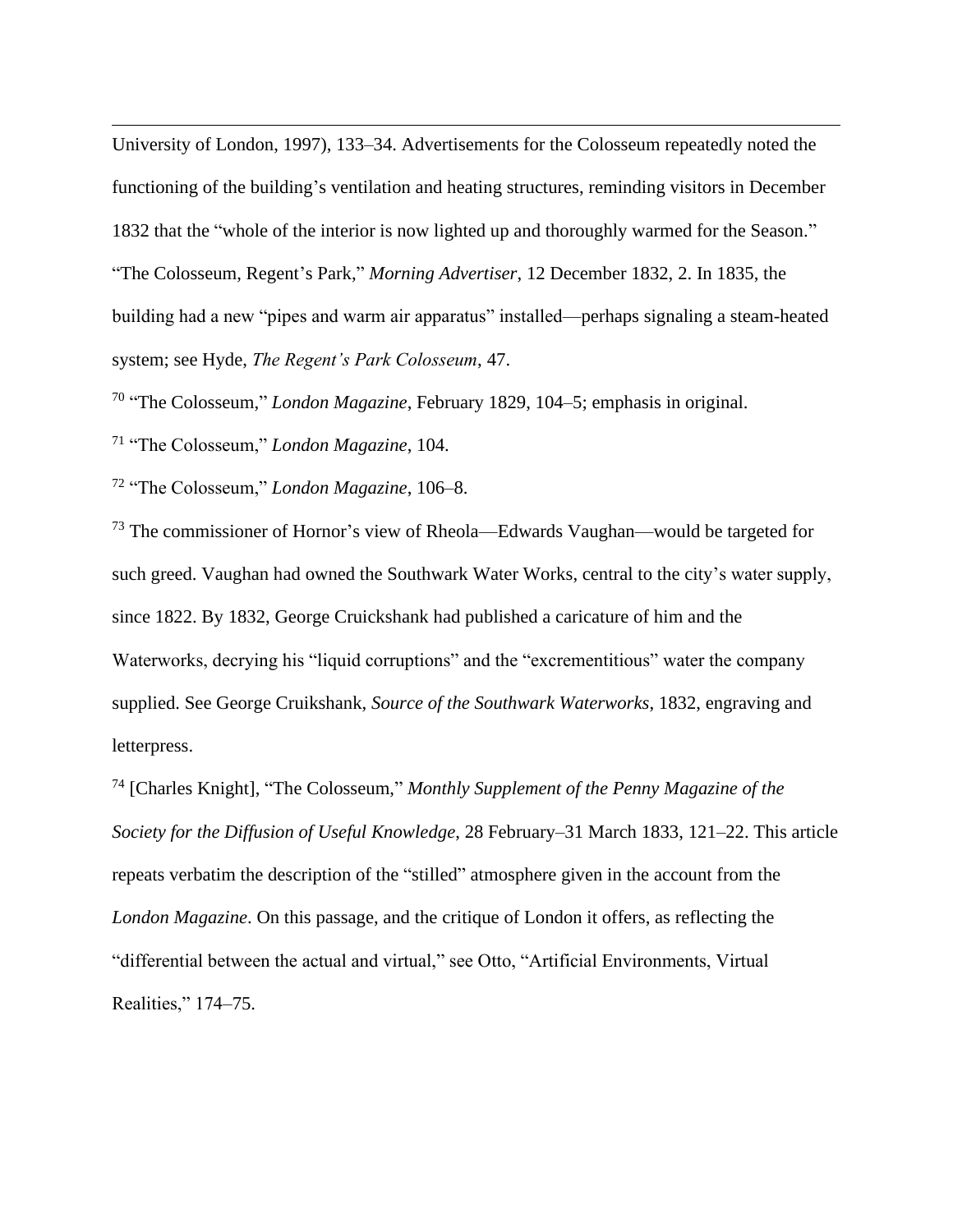$75$  The passages in the article are quoted from the Society for the Diffusion of Useful Knowledge's treatise on "Capital and Labour," published as Charles Knight, *The Rights of Industry*, vol. 1 (London: Charles Knight, 1831).

<sup>76</sup> [Charles Knight], "The Colosseum," *Penny Magazine*, 122. Knight summarizes the centurieslong process of "improvement" and its structuring ideology, one that had transformed the British landscape. See also Vittoria di Palma, *Wasteland: A History* (New Haven: Yale University Press, 2014). On the idealism and "hyper-realism" of Hornor's panorama as a simultaneous "embrace" of modernity and as a "turn[ing] away" or "refuge" from it, see Brewer, 237–39. On the visual culture that attended the rapid "improvement" of the metropolis in the decades after 1820, see Alex Potts, "Picturing the Modern Metropolis: Images of London in the Nineteenth Century," *History Workshop Journal* 26, no. 1 (1988): 34–43.

<sup>77</sup> [Knight], "The Colosseum," 123.

<sup>78</sup> See Andreas Malm, *Fossil Capital: The Rise of Steam Power and the Roots of Global Warming* (New York: Verso, 2016).

 $79$  Malm, 121–64. It should be noted, here, that the first panorama of London—exhibited by Robert Barker in the early 1790s—depicted the city from the rooftop of Albion Mills. This steam-powered flour mill had burned to the ground in 1791, possibly due to arson, and was a locus of worker unrest over its steam-powered displacement of millers—a fact that, as Tim Barringer argues, might have conditioned the divided reception of Barker's panorama between a middling-class "public" and the "people." See Tim Barringer, "The World for a Shilling: The Early Panorama as Global Landscape, 1787–1830," in *On the Viewing Platform*, 92–98. <sup>80</sup> See, for example, the discussion of "war capitalism" in Sven Beckert, *Empire of Cotton: A Global History* (New York: Penguin Random House, 2014); and the geographies of unfree labor